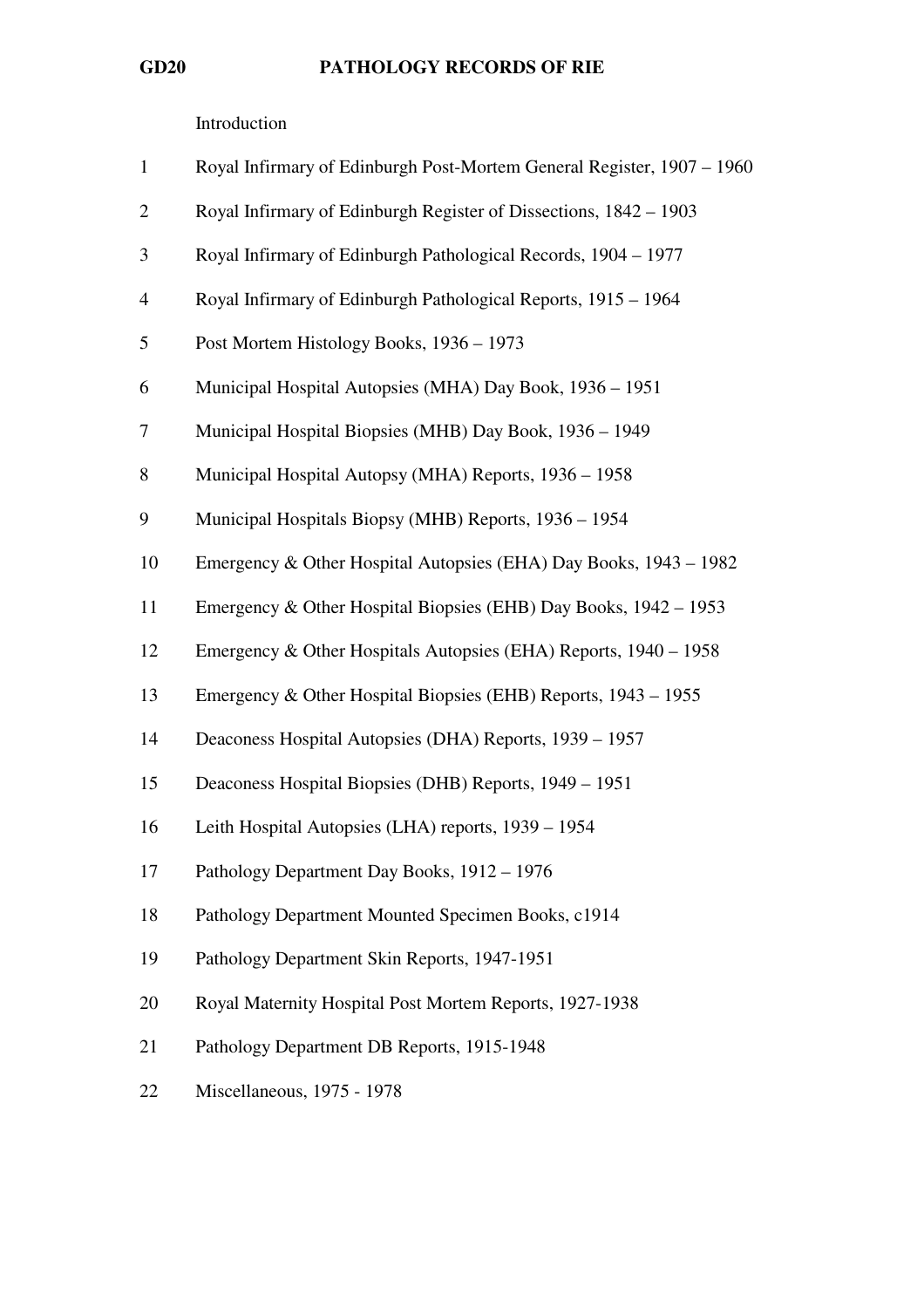### Introduction

A pathologist was first appointed by the Royal Infirmary of Edinburgh in 1839 some years after the founding of the University Chair in 1831. The Infirmary housed its laboratories beside the mortuary at the West Gate while the University laboratory was located in the medical building at Teviot Place.

The conditions under which post mortems took place were strictly governed. The consent of family or friends of the deceased was necessary before a post-mortem was carried out under the direction of the doctor who attended the case. For unclaimed bodies, written permission had to be given by at least one of the Medical Managers in response to a request from the doctor explaining why a post-mortem was necessary. According to the Rules & Regulations of the RIE 1905, the pathologist was required to keep a "Register of Dissections" in which was recorded a "...full indexed account of the naked eye and, where necessary, of the microscopic appearances after death in each case examined" as well as giving an abstract of the case history. The pathologist was also required to undertake histological and bacteriological examinations of material from RIE patients which were entered in a separate register. These registers were submitted to the Managers of the RIE on a weekly basis and form part of the collection listed below.

In 1930 it was decided that the Professor of Pathology at Edinburgh University should also be made Honorary Pathologist to the hospital and have overall responsibility for the service. A Senior Pathologist was appointed to look after the laboratories in the RIE.

The Municipal Hospitals originated in the former poor law hospitals at Craigleith, Pilton and Seafield and were renamed the Western General, Northern General and Eastern General in 1932. The University provided medical staff who were responsible for the treatment of the patients while the Corporation administered the service under the Medical Officer of Health. The Pathology Department of the University had been planned to accommodate a large volume of material and from 1936 it agreed to undertake all pathological work from the Municipal Hospitals.

With the introduction of the National Health Service in 1948, the municipal hospitals ceased to be administered by the Corporation and came under the control of the South Eastern Regional Hospital Board. Arrangements were made with the Board to continue the laboratory service for the Northern Hospitals Group which included bacteriology and biochemistry as well as pathology. Additional staff and accommodation at the Western were made available. Support to the service was provided by the central lab.

From 1941 the University agreed to undertake pathological work from the Emergency Hospitals which were established during WW1 in order to provide enough beds for wartime casualties (including Bangour Village, Gogarburn, Peel and Larbert Hospitals). This service offering routine, pathological examinations continued and was extended after the war to cover other hospitals in the Edinburgh area (and sometimes beyond) until c.1958.

Due to the increasing volume of work undertaken by the Department of Pathology, it was recommended in 1957 that routine pathological services for hospitals outwith the City of Edinburgh should cease. It was hoped that ultimately all routine pathological work would be restricted to the RIE. Bangour continued, however, to send biopsies to the University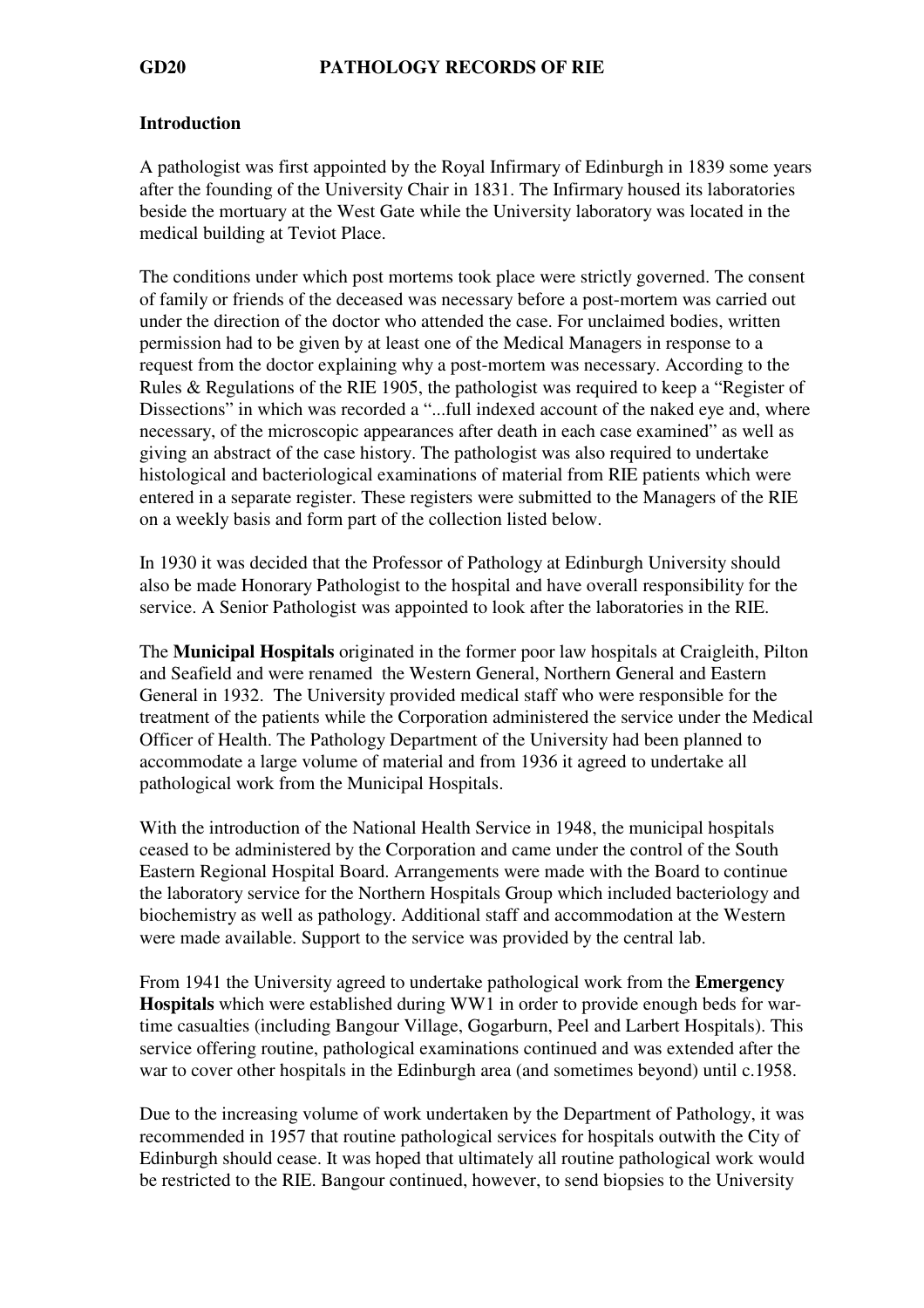while pathologists travelled to the hospital to perform autopsy examinations until 1963 when a pathology service was finally established there.

In 1965, the two pathology departments were brought together in new laboratories in the University Medical School. It was decided that all histo-pathology from the RIE would be sent to the University Medical School until the new RIE had been built. This meant that although the RIE continued to perform autopsies in the hospital, biopsy material and frozen sections were sent to the University for examination. The RIE neuropathology laboratory was transferred to the Western in the early 1970s.

Autopsy: an examination of the internal organs of a dead body **Biopsy**: an examination of tissue removed from a living body Frozen sections: tissue removed during operation to allow surgeons to make decisions on treatment

Stuart, A E, 1994. Festschrift for George Lightbody Montgomery Professor of Pathology University of Edinburgh Medical School 1954-1971

University Court Minutes vol XVIII 1940-44; vol XIX 1944-47; vol XXIII 1956-59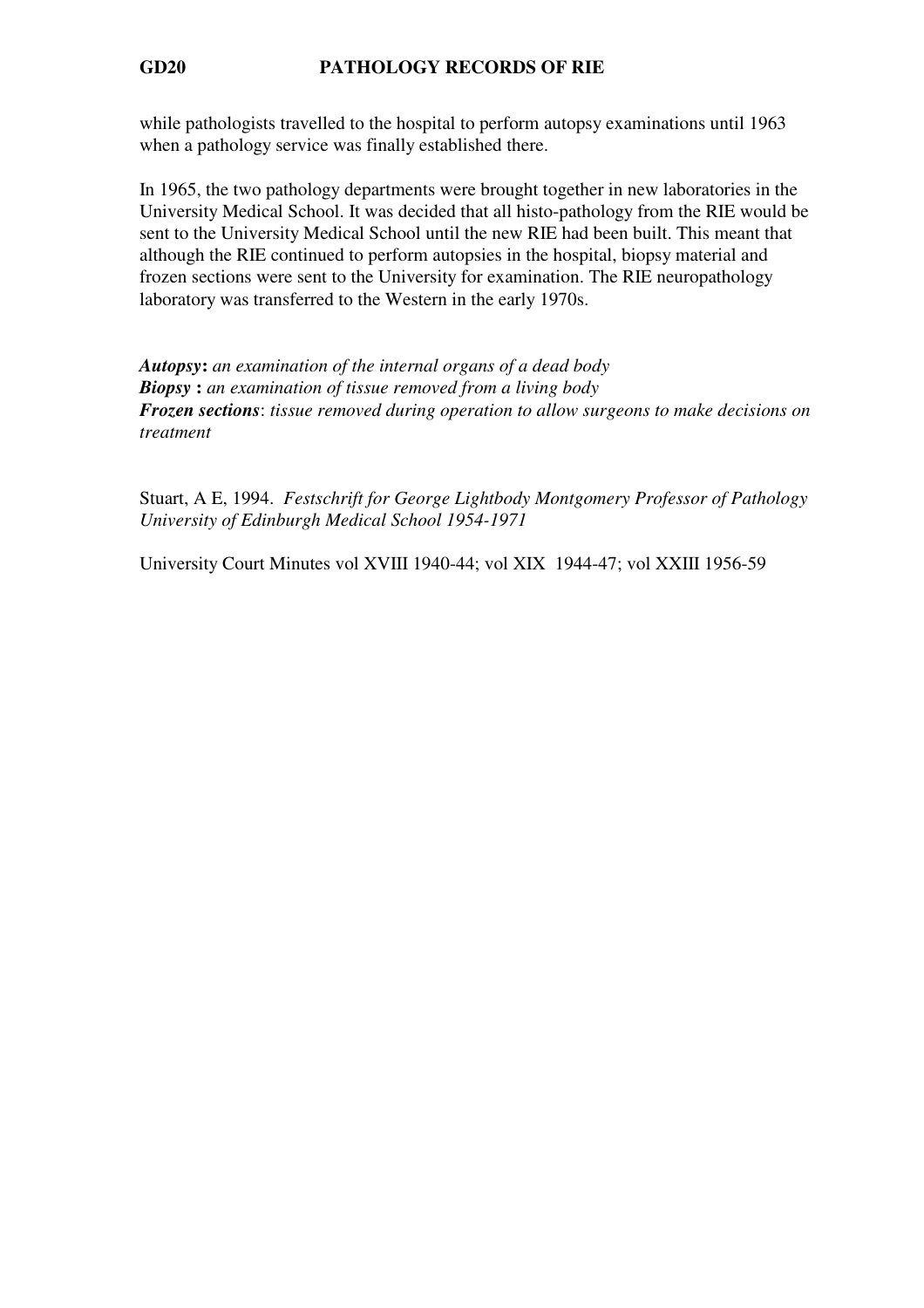### 1 Royal Infirmary of Edinburgh Post-Mortem General Register, 1907-1960

These are administrative registers recording post mortems carried out on Royal Infirmary patients. Details such as name, ward and PM no, date and staff involved are entered by the Post Mortem Porter. On the opposite page, the Pathologist records the progress of the report to be produced and the diagnosis.

| 1              | 1907-1920 | <b>Adult PMs</b> |
|----------------|-----------|------------------|
| $\overline{2}$ | 1920-1930 | <b>Adult PMs</b> |
| 3              | 1931-1938 | <b>Adult PMs</b> |
| $\overline{4}$ | 1938-1948 | <b>Adult PMs</b> |
| 5              | 1948-1955 | <b>Adult PMs</b> |
| 6              | 1939-1960 | <b>Baby PMs</b>  |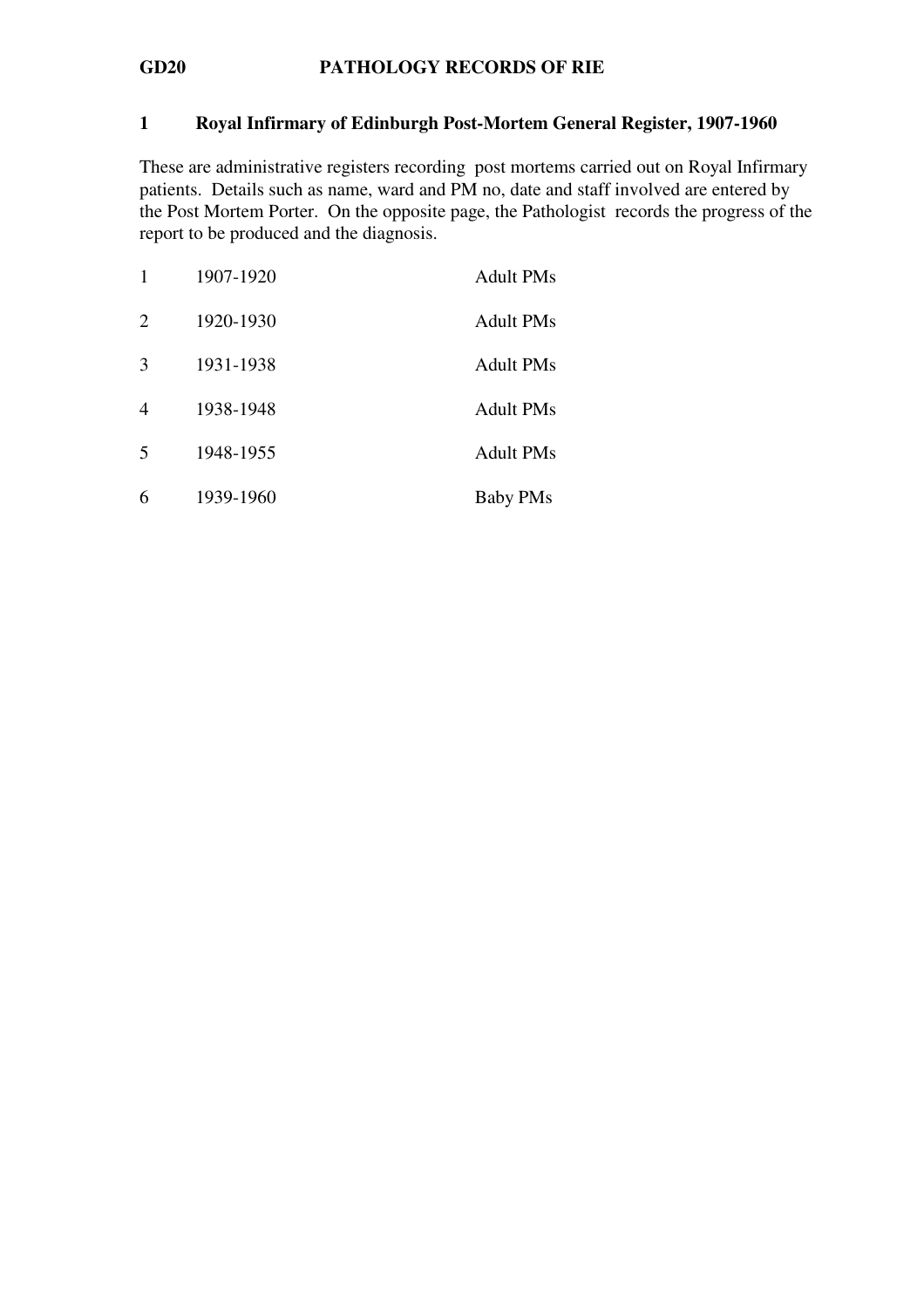### 2 Royal Infirmary of Edinburgh Register of Dissections, 1842-1903

Bound volumes of autopsy records relating to Infirmary patients. This first series is entitled "Register of Dissections" with the first surviving volume (8) starting in Oct 1842 and continuing up to Sept 1903. The following series "Pathological Records" continues with volume 2 from May 1904 until Dec 1977.

| $1 - 7$  | wanting                |               |
|----------|------------------------|---------------|
| 8        | Oct 1842 - July 1843   | Vol 8         |
| $9 - 11$ | wanting                |               |
| 12       | Nov 1848 - Oct 1850    | Vol 12        |
| 13       | Oct 1850 - Oct 1851    | Vol 13        |
| 14       | Oct 1851 - Oct 1852    | <b>Vol</b> 14 |
| 15       | Oct 1852 - Oct 1853    | Vol 15        |
| 16       | wanting                |               |
| 17       | Mar 1855 - Feb 1857    | Vol 17        |
| 18       | Feb 1857 - Dec 1857    | Vol 18        |
| 19       | Dec 1857 - Oct 1859    | Vol 19        |
| 20       | Nov 1859 - Mar 1862    | <b>Vol 20</b> |
|          | $21-24$ wanting        |               |
| 25       | Mar 1870 - April 1871  | Vol 25        |
| 26       | Jun 1871 - April 1873  | Vol 25 [sic]  |
| 27       | April 1873 - Jun 1875  | Vol 26        |
| 28       | June 1875 - April 1877 | <b>Vol</b> 27 |
| 29       | April 1877 - Oct 1878  | <b>Vol 28</b> |
| 30       | Oct 1878 - April 1880  | Vol 29        |
| 31       | May 1881 - Nov 1881    | Vol 30        |
| 32       | Nov 1881 - April 1883  | Vol 31        |
| 33       | April 1883 - Sep 1884  | <b>Vol</b> 32 |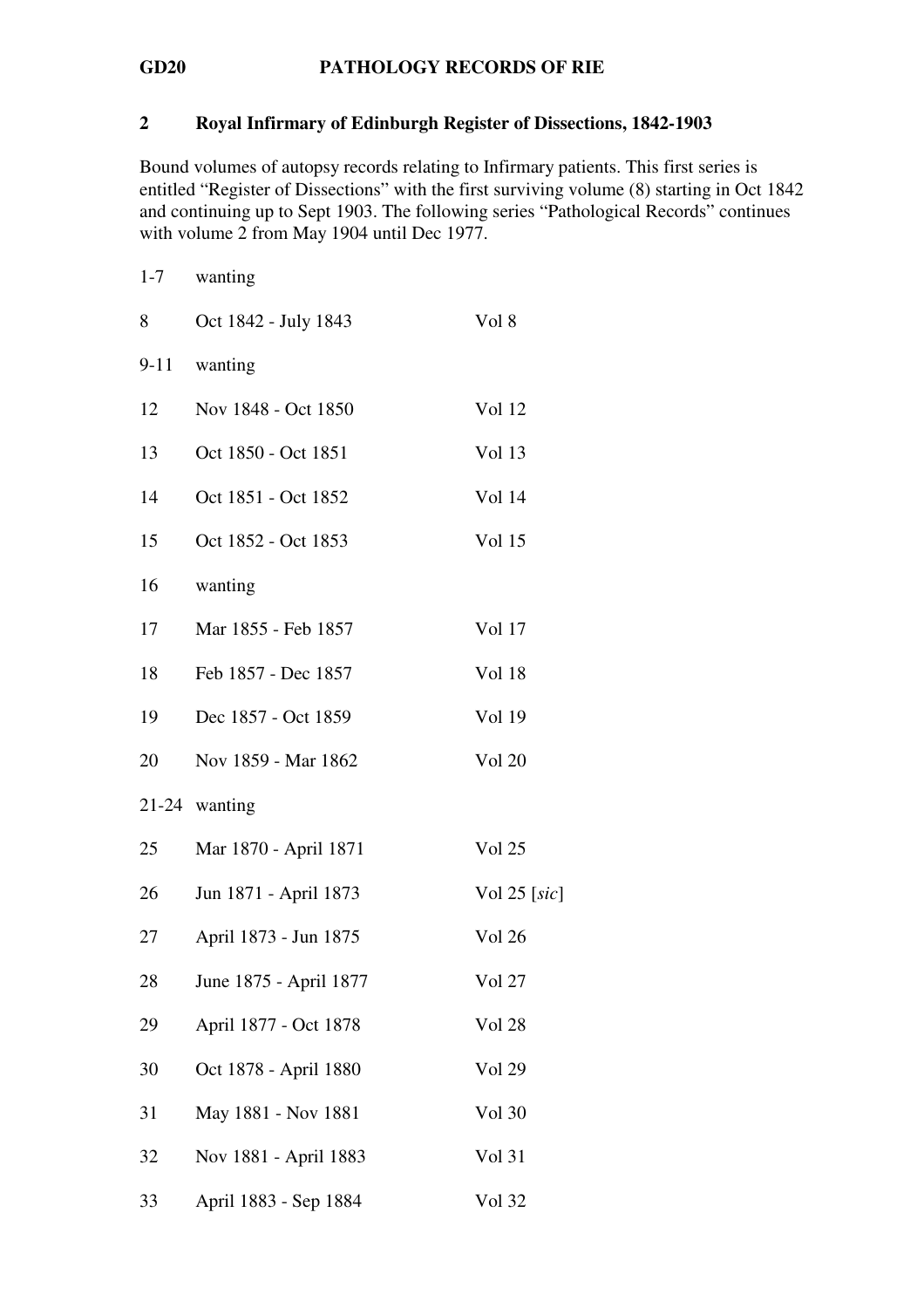| $\boldsymbol{2}$ |                      | Royal Infirmary of Edinburgh Pathological Records, 1842-1903 |
|------------------|----------------------|--------------------------------------------------------------|
| 34               | Sep 1884 - May 1886  | Vol 33                                                       |
| 35               | Index to Vol 34      |                                                              |
| 36               | May 1886 - July 1887 | Vol 34A                                                      |
| 37               | May 1886 - June 1887 | Vol 34B                                                      |
| 38               | July 1887 - Aug 1888 | Vol 35A                                                      |
| 39               | June 1887 - Oct 1888 | Vol 35B                                                      |
| 40               | Oct 1888 - Mar 1890  | Vol 36A                                                      |
| 41               | Nov 1889 - Mar 1890  | Vol 36B                                                      |
| 42               | Mar 1890 - Nov 1891  | Vol 37A                                                      |
| 43               | Mar 1890 - July 1891 | Vol 37B                                                      |
| 44               | July 1891 - Jan 1893 | Vol 38A                                                      |
| 45               | Nov 1891 - Jan 1893  | Vol 38B                                                      |
| 46               | Jan 1893 - June 1894 | Vol 39A                                                      |
| 47               | Jan 1893 - Nov 1894  | Vol 39B                                                      |
| 48               | June 1894 - Sep 1895 | Vol 40A                                                      |
| 49               | Mar 1894 - July 1895 | Vol 40B                                                      |
| 50               | Sep 1895 - Mar 1897  | <b>Vol 41A</b>                                               |
| 51               | July 1895 - Jan 1897 | Vol 41B                                                      |
| 52               | May 1897 - June 1898 | Vol 42A                                                      |
| 53               | Jan 1897 - June 1898 | Vol 42B                                                      |
| 54               | June 1898 - Aug 1899 | Vol 43A                                                      |
| 55               | June 1898 - Nov 1899 | Vol 43B                                                      |
| 56               | Aug 1899 - Aug 1900  | Vol 44A                                                      |
| 57               | Nov 1899 - Nov 1900  | Vol 44B                                                      |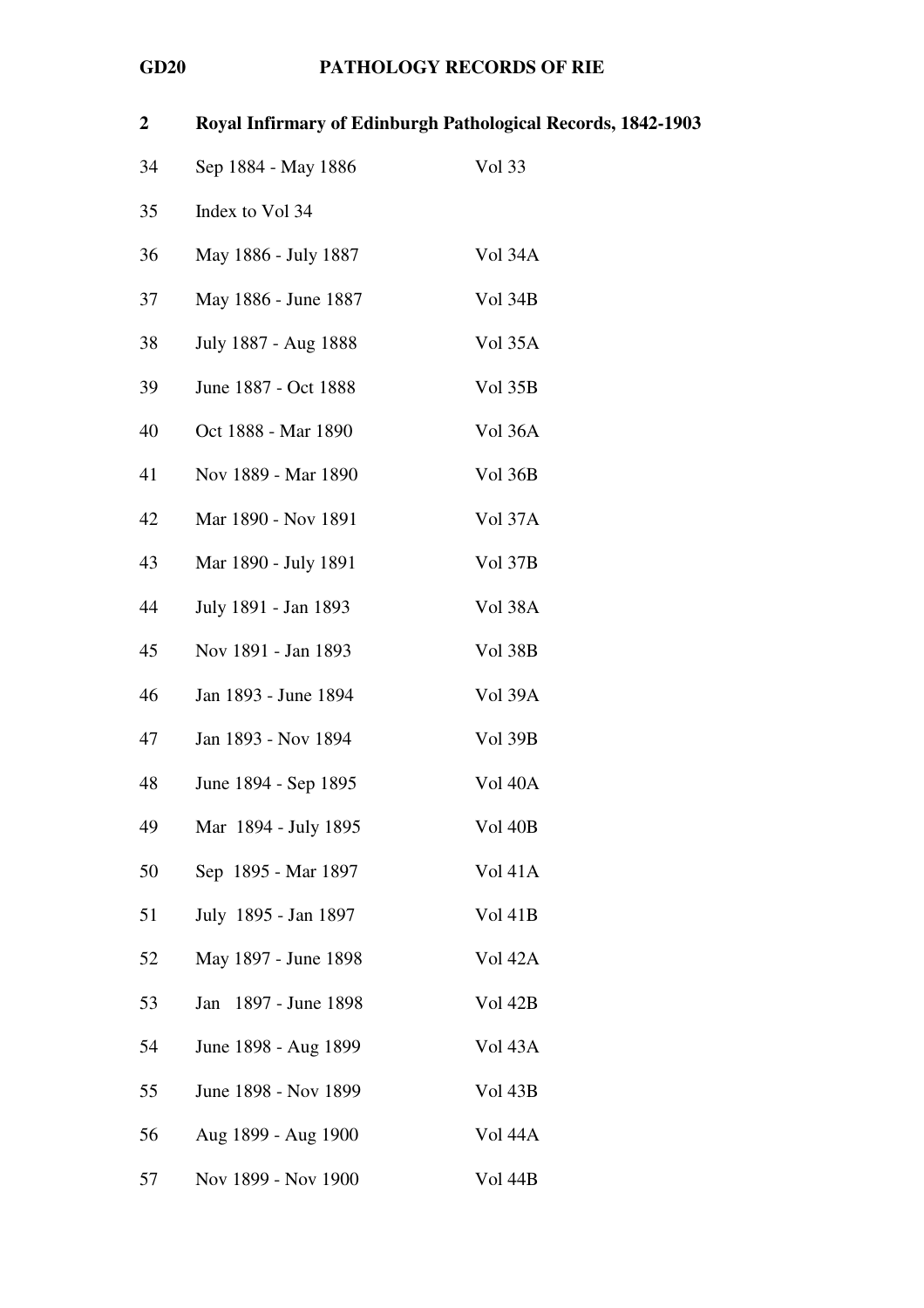| $\mathbf{2}$ | Royal Infirmary of Edinburgh Pathological Records, 1842-1903 |                |
|--------------|--------------------------------------------------------------|----------------|
| 58           | Aug 1900 - Jan 1902                                          | <b>Vol</b> 45A |
| 59           | wanting                                                      |                |
| 60           | Jan 1902 - May 1903                                          | Vol 46A        |
| 61           | wanting                                                      |                |
| 62           | May 1903 - Dec 1903                                          | <b>Vol 47A</b> |
| 63           | May 1903 - Sep 1903                                          | <b>Vol 47B</b> |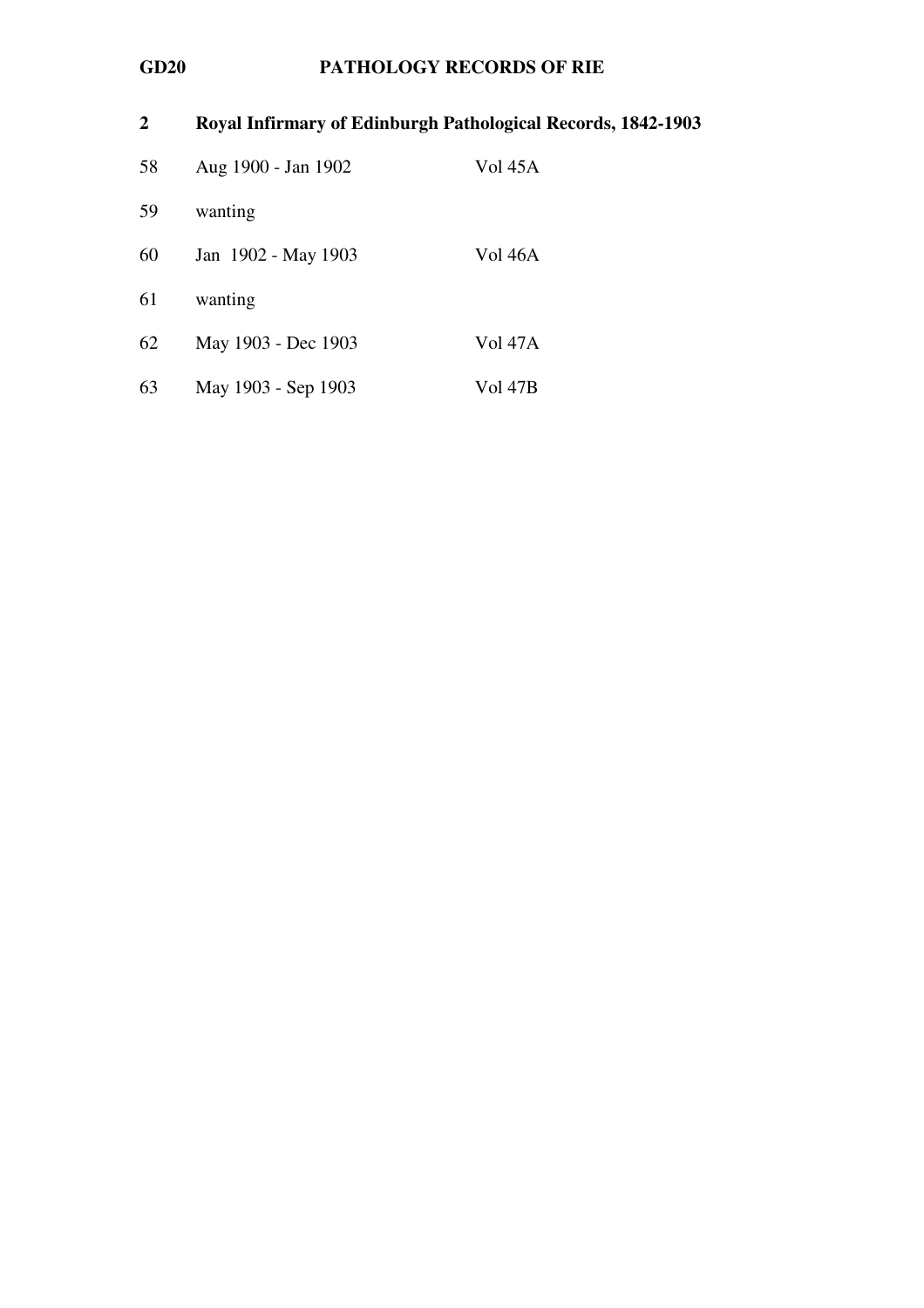### 3 Royal Infirmary of Edinburgh Pathological Records, 1904-1977

This series continues the previous "Register of Dissections". Details include patient name, age, date of death and section, medical history, abstract of report followed by report in full. Reports from other departments such as neuropathology and the University Pathology Department are sometimes included.

| $\mathbf{1}$   | wanting               |        |        |
|----------------|-----------------------|--------|--------|
| $\overline{2}$ | May 1904 - Aug 1904   | Vol. 2 |        |
| 3              | Sep 1904 - Dec 1904   | Vol. 3 |        |
| 4              | Jan 1905 - Apr 1905   |        | Vol. 1 |
| 5              | May 1905 - Aug 1905   | Vol. 2 |        |
| 6              | Sep 1905 - Dec 1905   | Vol. 3 |        |
| 7              | Jan 1906 - April 1906 | Vol. 1 |        |
| 8              | May 1906 - Aug 1906   | Vol. 2 |        |
| 9              | Sep 1906 - Dec 1906   | Vol. 3 |        |
| 10             | Jan 1907 - April 1907 | Vol. 1 |        |
| 11             | May 1907 - Aug 1907   | Vol. 2 |        |
| 12             | Sep 1907 - Dec 1907   | Vol. 3 |        |
| 13             | Jan 1908 - April 1908 | Vol. 1 |        |
| 14             | May 1908 - Aug 1908   | Vol. 2 |        |
| 15             | Sep 1908 - Dec 1908   | Vol. 3 |        |
| 16             | Jan 1909 - April 1909 | Vol. 1 |        |
| 17             | May 1909 - Aug 1909   | Vol. 2 |        |
| 18             | Sep 1909 - Dec 1909   | Vol. 3 |        |
| 19             | Jan 1910 - April 1910 | Vol. 1 |        |
| 20             | May 1910 - Aug 1910   | Vol. 2 |        |
| 21             | Sep 1910 - Dec 1910   | Vol. 3 |        |
| 22             | Jan 1911 - April 1911 | Vol. 1 |        |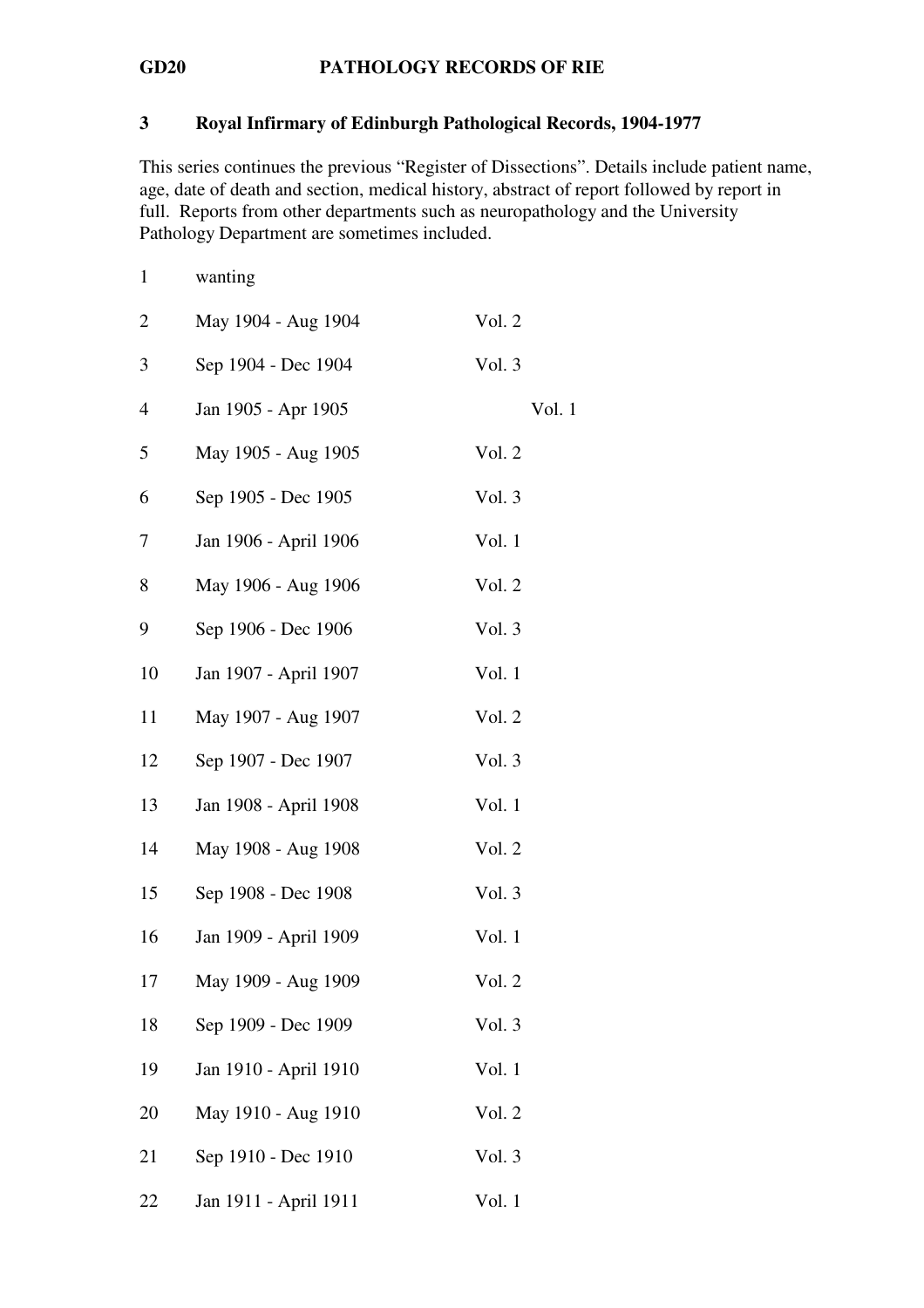| $\mathbf{3}$ |                       | Royal Infirmary of Edinburgh Pathological Records, 1904-1977 |
|--------------|-----------------------|--------------------------------------------------------------|
| 23           | May 1911 - Aug 1911   | Vol. 2                                                       |
| 24           | Sep 1911 - Dec 1911   | Vol. 3                                                       |
| 25           | Jan 1912 - April 1912 | Vol. 1                                                       |
| 26           | May 1912 - Aug 1912   | Vol. 2                                                       |
| 27           | Sep 1912 - Dec 1912   | Vol. 3                                                       |
| 28           | Jan 1913 - April 1913 | Vol. 1                                                       |
| 29           | May 1913 - Aug 1913   | Vol. 2                                                       |
| 30           | Sep 1913 - Dec 1913   | Vol. 3                                                       |
| 31           | Jan 1914 - April 1914 | Vol. 1                                                       |
| 32           | May 1914 - Aug 1914   | Vol. 2                                                       |
| 33           | Sep 1914 - Dec 1914   | Vol. 3                                                       |
| 34           | Jan 1915 - April 1915 | Vol. 1                                                       |
| 35           | May 1915 - Aug 1915   | Vol. 2                                                       |
| 36           | Sep 1915 - Dec 1915   | Vol. 4 $[sic]$                                               |
| 37           | Jan 1916 - April 1916 | Vol. 1                                                       |
| 38           | May 1916 - Aug 1916   | Vol. 2                                                       |
| 39           | Sep 1916 - Dec 1916   | Vol. 3                                                       |
| 40           | Jan 1917 - April 1917 | Vol. 1                                                       |
| 41           | May 1917 - Aug 1917   | Vol. 2                                                       |
| 42           | Sep 1917 - Dec 1917   | Vol. 3                                                       |
| 43           | Jan 1918 - April 1918 | Vol. 1                                                       |
| 44           | May 1918 - Aug 1918   | Vol. 2                                                       |
| 45           | Sep 1918 - Dec 1918   | Vol. 4 $[sic]$                                               |
| 46           | Jan 1919 - April 1919 | Vol. 1                                                       |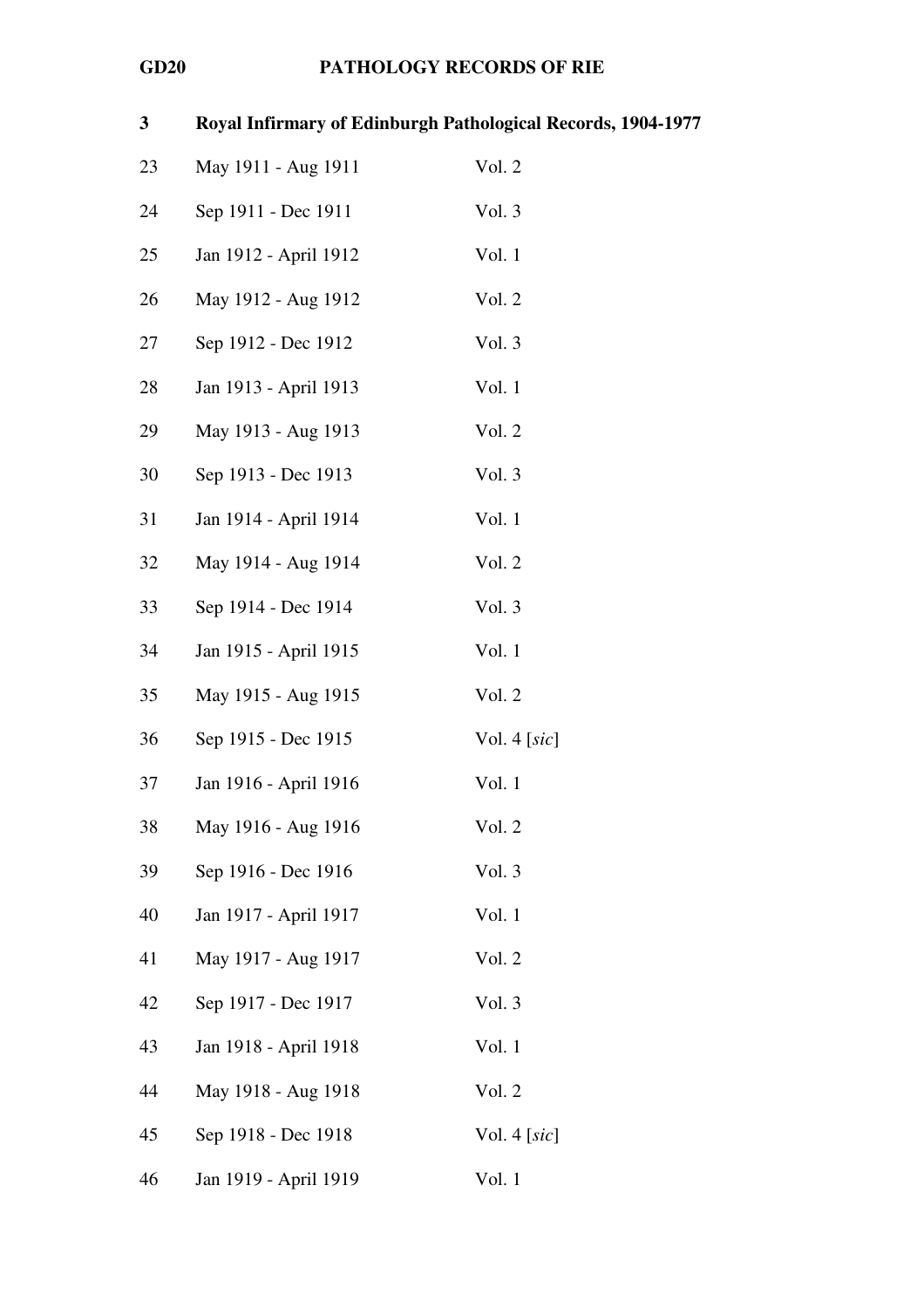| $\mathbf{3}$ | Royal Infirmary of Edinburgh Pathological Records, 1904-1977 |        |
|--------------|--------------------------------------------------------------|--------|
| 47           | May 1919 - Aug 1919                                          | Vol. 2 |
| 48           | Sep 1919 - Dec 1919                                          | Vol. 3 |
| 49           | Jan 1920 - April 1920                                        | Vol. 1 |
| 50           | May 1920 - Aug 1920                                          | Vol. 2 |
| 51           | Sep 1920 - Dec 1920                                          | Vol. 3 |
| 52           | Jan 1921 - April 1921                                        | Vol. 1 |
| 53           | May 1921 - Aug 1921                                          | Vol. 2 |
| 54           | Sep 1921 - Dec 1921                                          | Vol. 3 |
| 55           | Jan 1922 - April 1922                                        | Vol. 1 |
| 56           | May 1922 - Aug 1922                                          | Vol. 2 |
| 57           | Sep 1922 - Dec 1922                                          | Vol. 3 |
| 58           | Jan 1923 - April 1923                                        | Vol. 1 |
| 59           | May 1923 - Aug 1923                                          | Vol. 2 |
| 60           | Sep 1923 - Dec 1923                                          | Vol. 3 |
| 61           | Jan 1924 - April 1924                                        | Vol. 1 |
| 62           | May 1924 - Aug 1924                                          | Vol. 2 |
| 63           | Sep 1924 - Dec 1924                                          | Vol. 3 |
| 64           | Jan 1925 - April 1925                                        | Vol. 1 |
| 65           | May 1925 - Aug 1925                                          | Vol. 2 |
| 66           | Sep 1925 - Dec 1925                                          | Vol. 3 |
| 67           | Jan 1926 - April 1926                                        | Vol. 1 |
| 68           | May 1926 - Aug 1926                                          | Vol. 2 |
| 69           | Sep 1926 - Dec 1926                                          | Vol. 3 |
| 70           | Jan 1927 - April 1927                                        | Vol. 1 |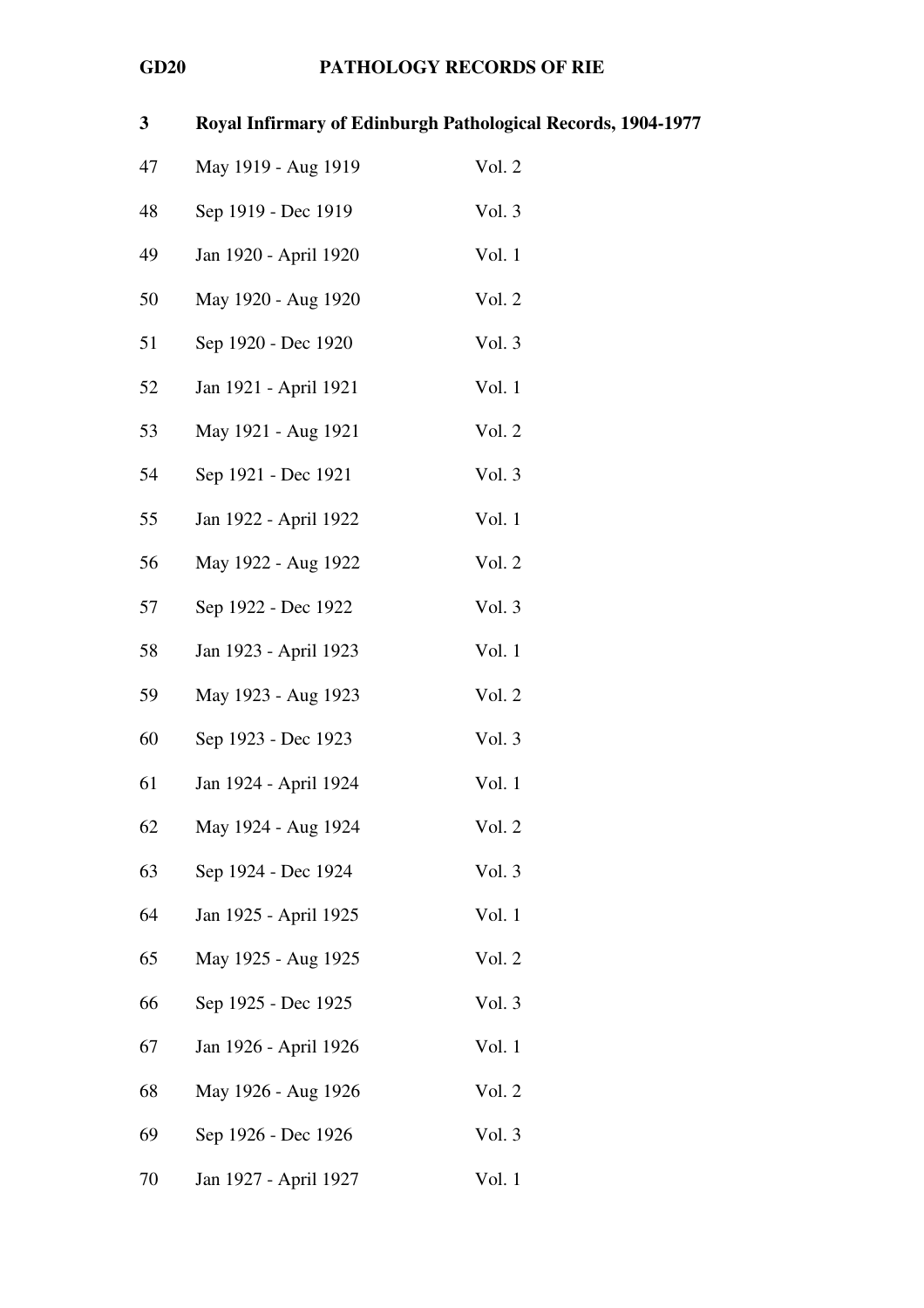| $\mathbf{3}$ | Royal Infirmary of Edinburgh Pathological Records, 1904-1977 |        |
|--------------|--------------------------------------------------------------|--------|
| 71           | May 1927 - Aug 1927                                          | Vol. 2 |
| 72           | wanting                                                      |        |
| 73           | Jan 1928 - April 1928                                        | Vol. 1 |
| 74           | May 1928 - Aug 1928                                          | Vol. 2 |
| 75           | Sep 1928 - Dec 1928                                          | Vol. 3 |
| 76           | Jan 1929 - April 1929                                        | Vol. 1 |
| 77           | May 1929 - Aug 1929                                          | Vol. 2 |
| 78           | Sep 1929 - Dec 1929                                          | Vol. 3 |
| 79           | Jan 1930 - April 1930                                        | Vol. 1 |
| 80           | May 1930 - Aug 1930                                          | Vol. 2 |
| 81           | Sep 1930 - Dec 1930                                          | Vol. 3 |
| 82           | Jan 1931 - April 1931                                        | Vol. 1 |
| 83           | May 1931 - Aug 1931                                          | Vol. 2 |
| 84           | Sep 1931 - Dec 1931                                          | Vol. 3 |
| 85           | Jan 1932 - April 1932                                        | Vol. 1 |
| 86           | May 1932 - Aug 1932                                          | Vol. 2 |
| 87           | Sep 1932 - Dec 1932                                          | Vol. 3 |
| 88           | Jan 1933 - April 1933                                        | Vol. 1 |
| 89           | May 1933 - Aug 1933                                          | Vol. 2 |
| 90           | Sep 1933 - Dec 1933                                          | Vol. 3 |
| 91           | Jan 1934 - April 1934                                        | Vol. 1 |
| 92           | May 1934 - Aug 1934                                          | Vol. 2 |
| 93           | Sep 1934 - Dec 1934                                          | Vol. 3 |
| 94           | Jan 1935 - April 1935                                        | Vol. 1 |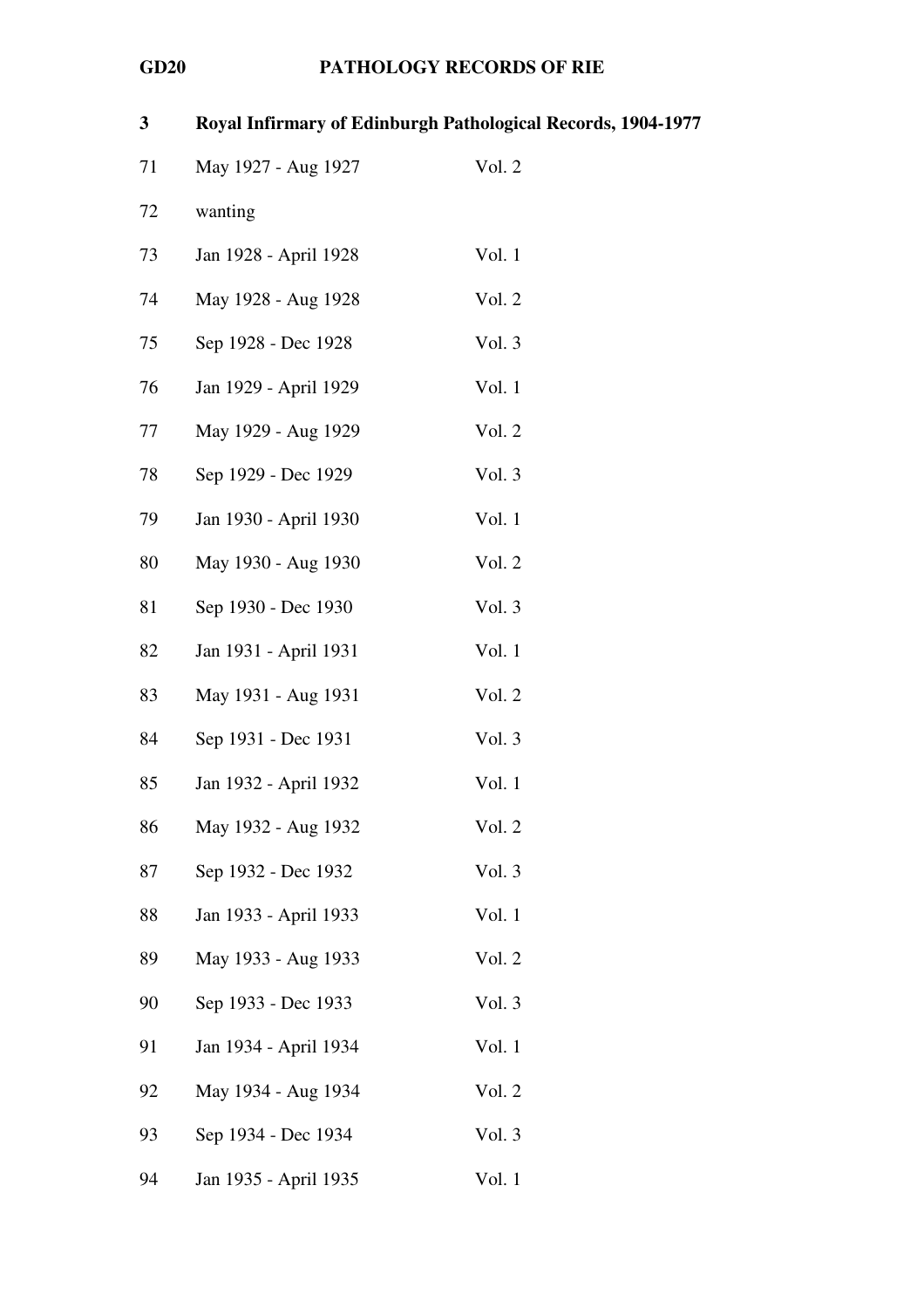| 3   |                       | Royal Infirmary of Edinburgh Pathological Records, 1904-1977 |
|-----|-----------------------|--------------------------------------------------------------|
| 95  | May 1935 - Aug 1935   | Vol. 2                                                       |
| 96  | Sep 1935 - Dec 1935   | Vol. 3                                                       |
| 97  | Jan 1936 - April 1936 | Vol. 1                                                       |
| 98  | May 1936 - Aug 1936   | Vol. 2                                                       |
| 99  | Sep 1936 - Dec 1936   | Vol. 3                                                       |
| 100 | Jan 1937 - April 1937 | Vol. 1                                                       |
| 101 | May 1937 - Aug 1937   | Vol. 2                                                       |
| 102 | Sep 1937 - Dec 1937   | Vol. 3                                                       |
| 103 | Jan 1938 - April 1938 | Vol. 1                                                       |
| 104 | May 1938 - Aug 1938   | Vol. 2                                                       |
| 105 | Sep 1938 - Dec 1938   | Vol. 3                                                       |
| 106 | Jan 1939 - April 1939 | Vol. 1                                                       |
| 107 | May 1939 - Aug 1939   | Vol. 2                                                       |
| 108 | Sep 1939 - Dec 1939   | Vol. 3                                                       |
| 109 | Jan 1940 - April 1940 | Vol. 1                                                       |
| 110 | May 1940 - Aug 1940   | Vol. 2                                                       |
| 111 | Sep 1940 - Dec 1940   | Vol. 3                                                       |
| 112 | Jan 1941 - April 1941 | Vol. 1                                                       |
| 113 | May 1941 - Aug 1941   | Vol. 2                                                       |
| 114 | Sep 1941 - Dec 1941   | Vol. 3                                                       |
| 115 | Jan 1942 - April 1942 | Vol. 1                                                       |
| 116 | May 1942 - Aug 1942   | Vol. 2                                                       |
| 117 | Sep 1942 - Dec 1942   | Vol. 3                                                       |
| 118 | Jan 1943 - April 1943 | Vol. 1                                                       |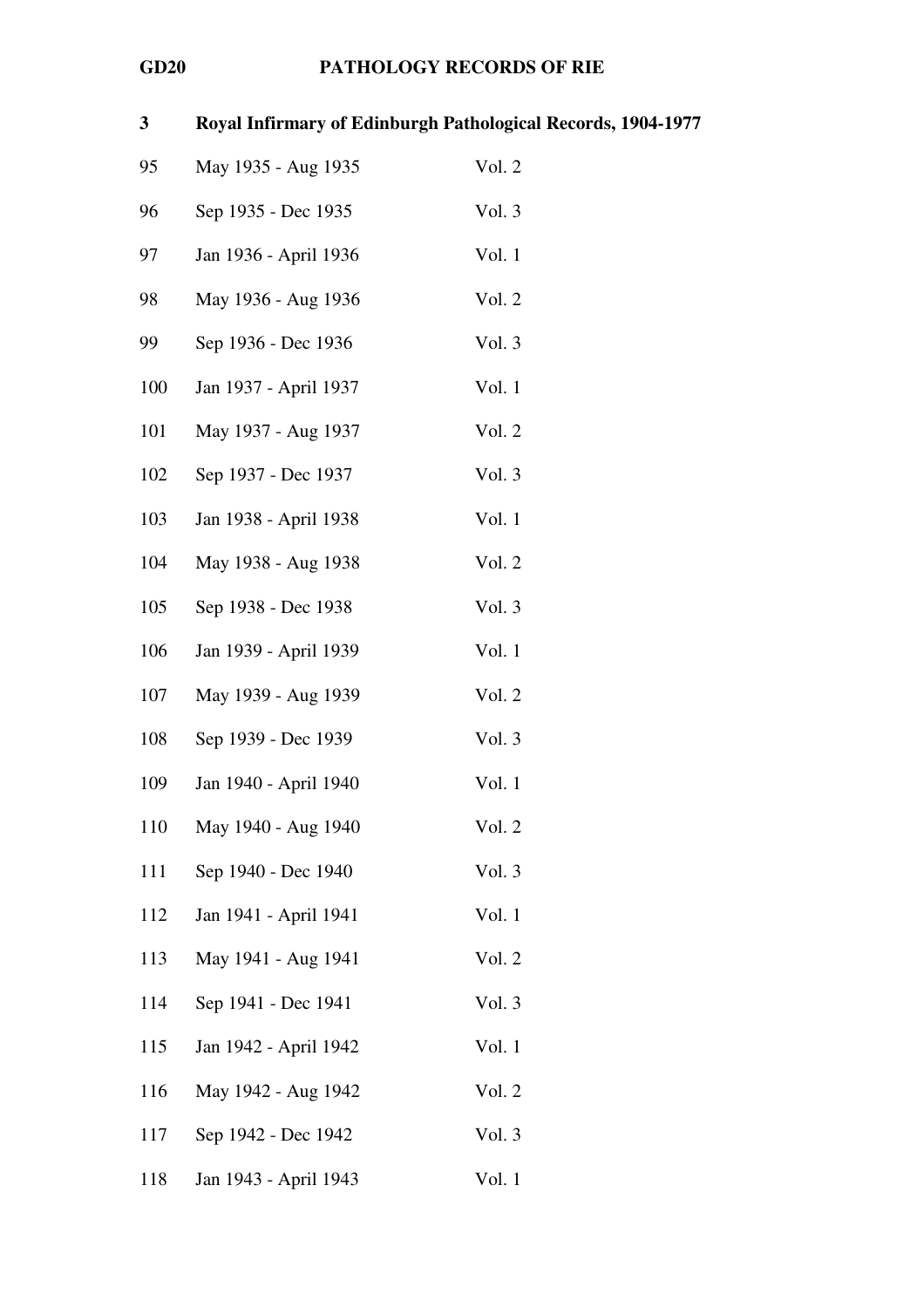| 3   |                       | Royal Infirmary of Edinburgh Pathological Records, 1904-1977 |
|-----|-----------------------|--------------------------------------------------------------|
| 119 | May 1943 - Aug 1943   | Vol. 2                                                       |
| 120 | Sep 1943 - Dec 1943   | Vol. 3                                                       |
| 121 | Jan 1944 - April 1944 | Vol. 1                                                       |
| 122 | May 1944 - Aug 1944   | Vol. 2                                                       |
| 123 | Sep 1944 - Dec 1944   | Vol. 3                                                       |
| 124 | Jan 1945 - April 1945 | Vol. 1                                                       |
| 125 | May 1945 - Aug 1945   | Vol. 2                                                       |
| 126 | Sep 1945 - Dec 1945   | Vol. 3                                                       |
| 127 | Jan 1946 - April 1946 | Vol. 1                                                       |
| 128 | May 1946 - Aug 1946   | Vol. 2                                                       |
| 129 | Sep 1946 - Dec 1946   | Vol. 3                                                       |
| 130 | Jan 1947 - April 1947 | Vol. 1                                                       |
| 131 | May 1947 - Aug 1947   | Vol. 2                                                       |
| 132 | Sep 1947 - Dec 1947   | Vol. 3                                                       |
| 133 | Jan 1948 - April 1948 | Vol. 1                                                       |
| 134 | May 1948 - Aug 1948   | Vol. 2                                                       |
| 135 | Sep 1948 - Dec 1948   | Vol. 3                                                       |
| 136 | Jan 1949 - April 1949 | Vol. 1                                                       |
| 137 | May 1949 - Aug 1949   | Vol. 2                                                       |
| 138 | Sep 1949 - Dec 1949   | Vol. 3                                                       |
| 139 | Jan 1950 - April 1950 | Vol. 1                                                       |
| 140 | May 1950 - Aug 1950   | Vol. 2                                                       |
| 141 | Sep 1950 - Dec 1950   | Vol. 3                                                       |
| 142 | Jan 1951 - April 1951 | Vol. 1                                                       |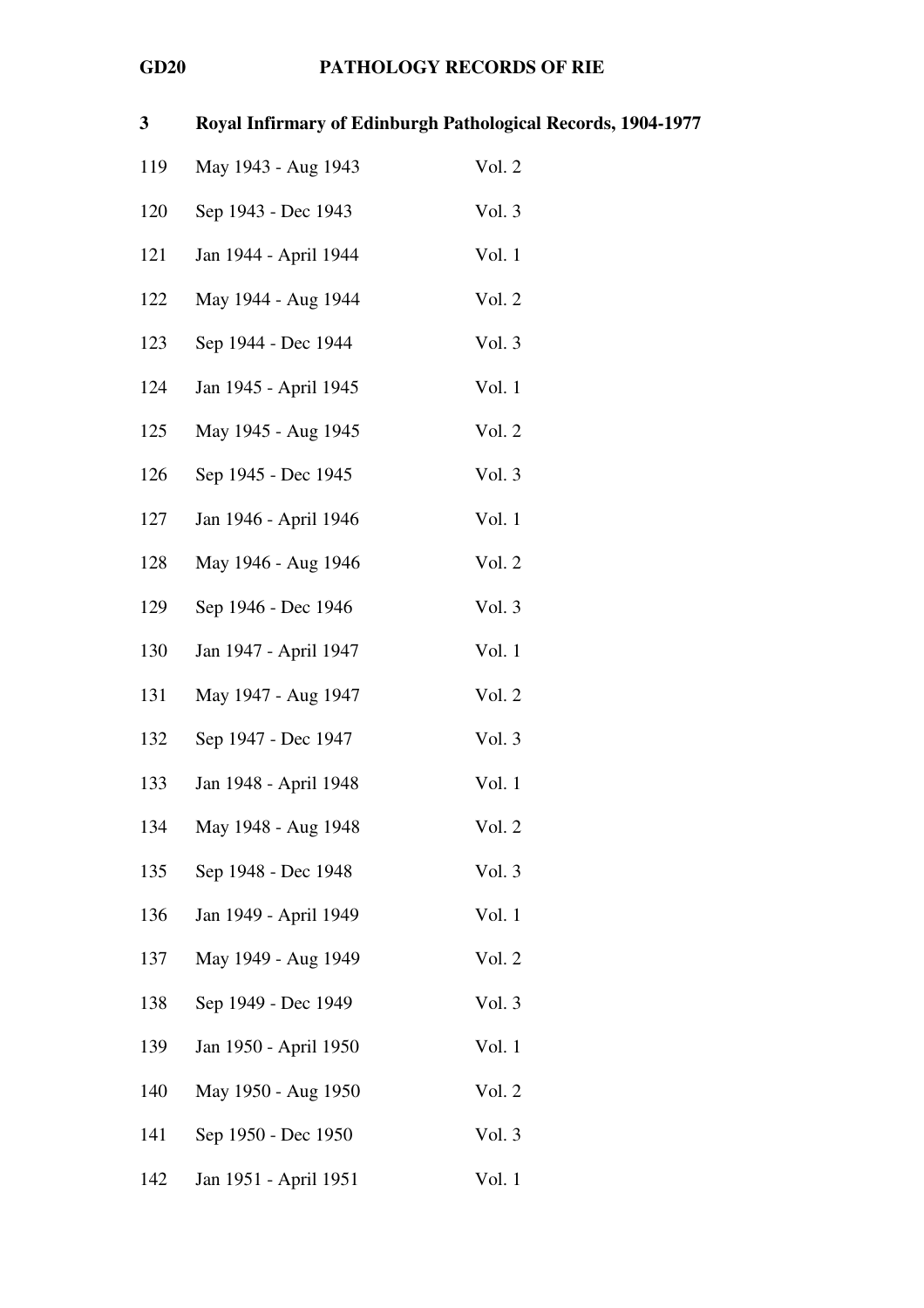| 3   | Royal Infirmary of Edinburgh Pathological Records, 1904-1977 |        |
|-----|--------------------------------------------------------------|--------|
| 143 | May 1951 - Aug 1951                                          | Vol. 2 |
| 144 | Sep 1951 - Dec 1951                                          | Vol. 3 |
| 145 | Jan 1952 - April 1952                                        | Vol. 1 |
| 146 | May 1952 - Aug 1952                                          | Vol. 2 |
| 147 | Sep 1952 - Dec 1952                                          | Vol. 3 |
| 148 | Jan 1953 - April 1953                                        | Vol. 1 |
| 149 | May 1953 - Aug 1953                                          | Vol. 2 |
| 150 | Sep 1953 - Dec 1953                                          | Vol. 3 |
| 151 | Jan 1954 - April 1954                                        | Vol. 1 |
| 152 | May 1954 - Aug 1954                                          | Vol. 2 |
| 153 | Sep 1954 - Dec 1954                                          | Vol. 3 |
| 154 | Jan 1955 - April 1955                                        | Vol. 1 |
| 155 | May 1955 - Aug 1955                                          | Vol. 2 |
| 156 | Sep 1955 - Dec 1955                                          | Vol. 3 |
| 157 | Jan 1956 - April 1956                                        | Vol. 1 |
| 158 | May 1956 - Aug 1956                                          | Vol. 2 |
| 159 | Sep 1956 - Dec 1956                                          | Vol. 3 |
| 160 | Jan 1957 - April 1957                                        | Vol. 1 |
| 161 | May 1957 - Aug 1957                                          | Vol. 2 |
| 162 | Sep 1957 - Dec 1957                                          | Vol. 3 |
| 163 | Jan 1958 - April 1958                                        | Vol. 1 |
| 164 | May 1958 - Aug 1958                                          | Vol. 2 |
| 165 | Sep 1958 - Dec 1958                                          | Vol. 3 |
| 166 | Jan 1959 - April 1959                                        | Vol. 1 |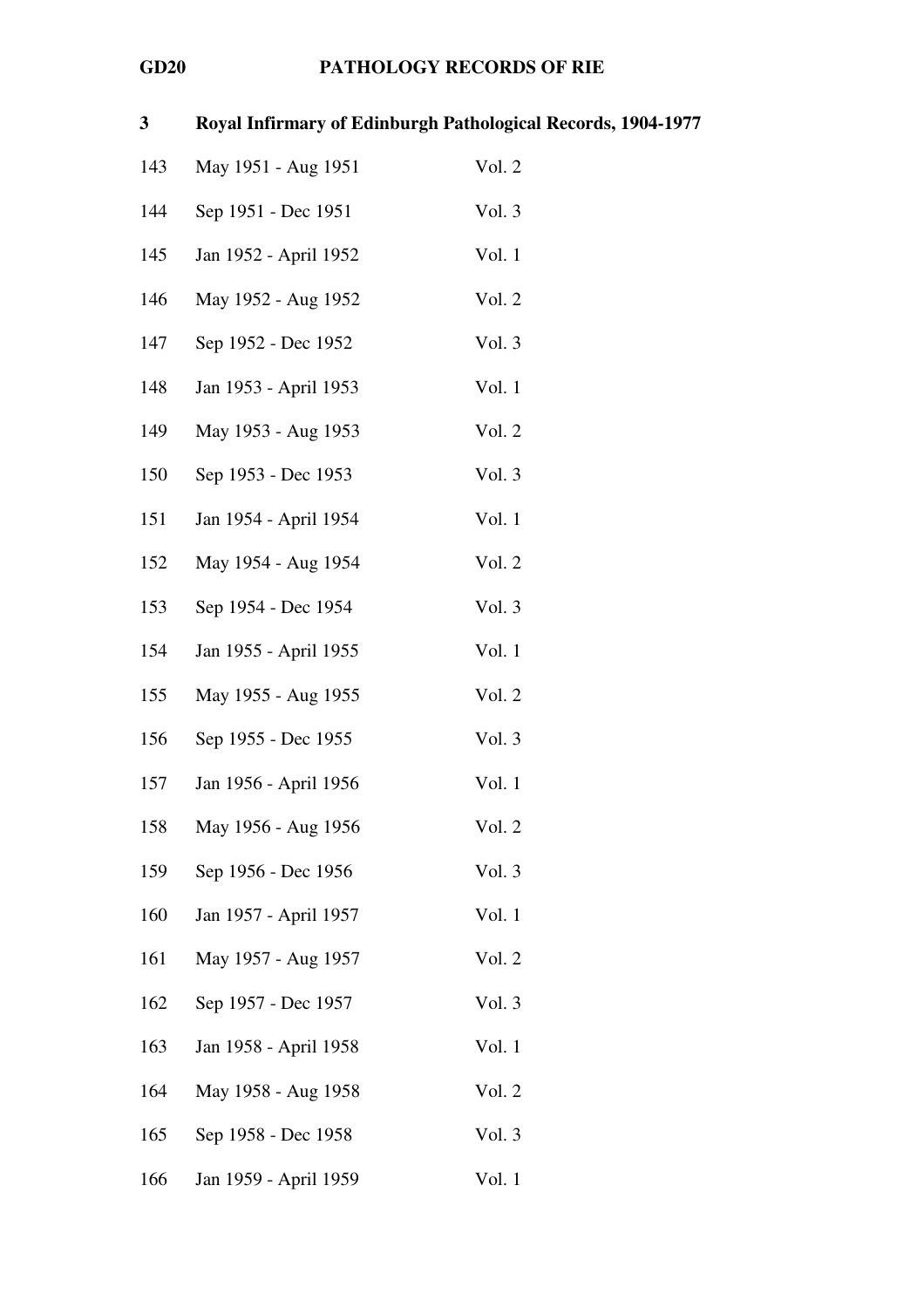| $\mathbf{3}$ |                       | Royal Infirmary of Edinburgh Pathological Records, 1904-1977 |
|--------------|-----------------------|--------------------------------------------------------------|
| 167          | May 1959 - Aug 1959   | Vol. 2                                                       |
| 168          | Sep 1959 - Dec 1959   | Vol. 3                                                       |
| 169          | Jan 1960 - April 1960 | Vol. 1                                                       |
| 170          | May 1960 - Aug 1960   | Vol. 2                                                       |
| 171          | Sep 1960 - Dec 1960   | Vol. 3                                                       |
| 172          | Jan 1961 - April 1961 | Vol. 1                                                       |
| 173          | May 1961 - Aug 1961   | Vol. 2                                                       |
| 174          | Sep 1961 - Dec 1961   | Vol. 3                                                       |
| 175          | Jan 1962 - April 1962 | Vol. 1                                                       |
| 176          | May 1962 - Aug 1962   | Vol. 2                                                       |
| 177          | Sep 1962 - Dec 1962   | Vol. 3                                                       |
| 178          | Jan 1963 - April 1963 | Vol. 1                                                       |
| 179          | May 1963 - Aug 1963   | Vol. 2                                                       |
| 180          | Sep 1963 - Dec 1963   | Vol. 3                                                       |
| 181          | Jan 1964 - April 1964 | Vol. 1                                                       |
| 182          | May 1964 - Aug 1964   | Vol. 2                                                       |
| 183          | Sep 1964 - Dec 1964   | Vol. 3                                                       |
| 184          | Jan 1965 - April 1965 | Vol. 1                                                       |
| 185          | May 1965 - Aug 1965   | Vol. 2                                                       |
| 186          | Sep 1965 - Dec 1965   | Vol. 3                                                       |
| 187          | Jan 1966 - April 1966 | Vol. 1                                                       |
| 188          | May 1966 - Aug 1966   | Vol. 2                                                       |
| 189          | Sep 1966 - Dec 1966   | Vol. 3                                                       |
| 190          | Jan 1967 - April 1967 | Vol. 1                                                       |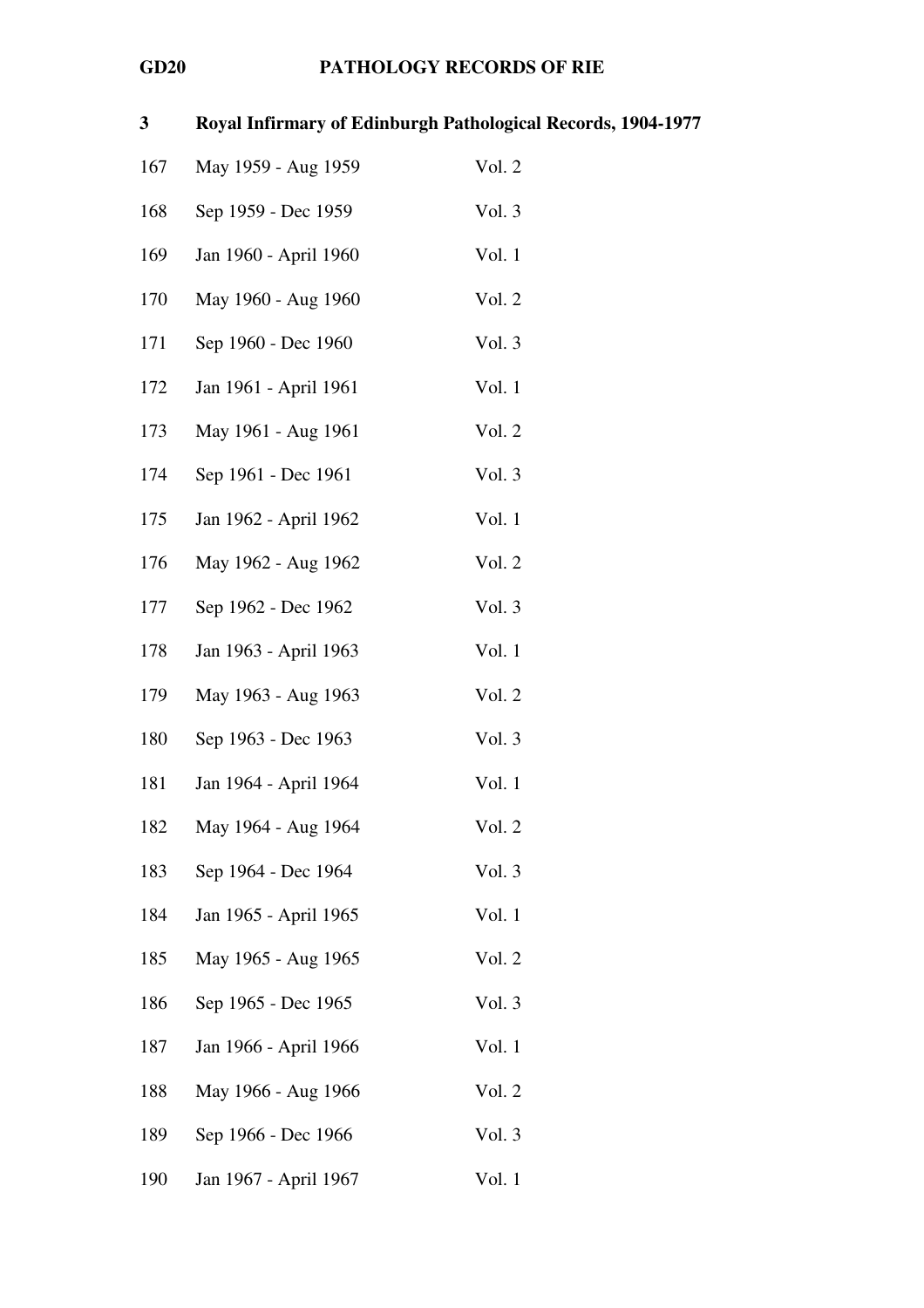| 3   |                       | Royal Infirmary of Edinburgh Pathological Records, 1904-1977 |
|-----|-----------------------|--------------------------------------------------------------|
| 191 | May 1967 - Aug 1967   | Vol. 2                                                       |
| 192 | Sep 1967 - Dec 1967   | Vol. 3                                                       |
| 193 | Jan 1968 - April 1968 | Vol. 1                                                       |
| 194 | May 1968 - Aug 1968   | Vol. 2                                                       |
| 195 | Sep 1968 - Dec 1968   | Vol. 3                                                       |
| 196 | Jan 1969 - April 1969 | Vol. 1                                                       |
| 197 | May 1969 - Aug 1969   | Vol. 2                                                       |
| 198 | Sep 1969 - Dec 1969   | Vol. 3                                                       |
| 199 | Jan 1970 - April 1970 | Vol. 1                                                       |
| 200 | May 1970 - Aug 1970   | Vol. 2                                                       |
| 201 | Sep 1970 - Dec 1970   | Vol. 3                                                       |
| 202 | Jan 1971 - April 1971 | Vol. 1                                                       |
| 203 | May 1971 - Aug 1971   | Vol. 2                                                       |
| 204 | Sep 1971 - Dec 1971   | Vol. 3                                                       |
| 205 | Jan 1972 - April 1972 | Vol. 1                                                       |
| 206 | May 1972 - Aug 1972   | Vol. 2                                                       |
| 207 | Sep 1972 - Dec 1972   | Vol. 3                                                       |
| 208 | Jan 1973 - April 1973 | Vol. 1                                                       |
| 209 | May 1973 - Aug 1973   | Vol. 2                                                       |
| 210 | Sep 1973 - Dec 1973   | Vol. 3                                                       |
| 211 | Jan 1974 - April 1974 | Vol. 1                                                       |
| 212 | May 1974 - Aug 1974   | Vol. 2                                                       |
| 213 | Sep 1974 - Dec 1974   | Vol. 3                                                       |
| 214 | Jan 1975 - April 1975 | Vol. 1                                                       |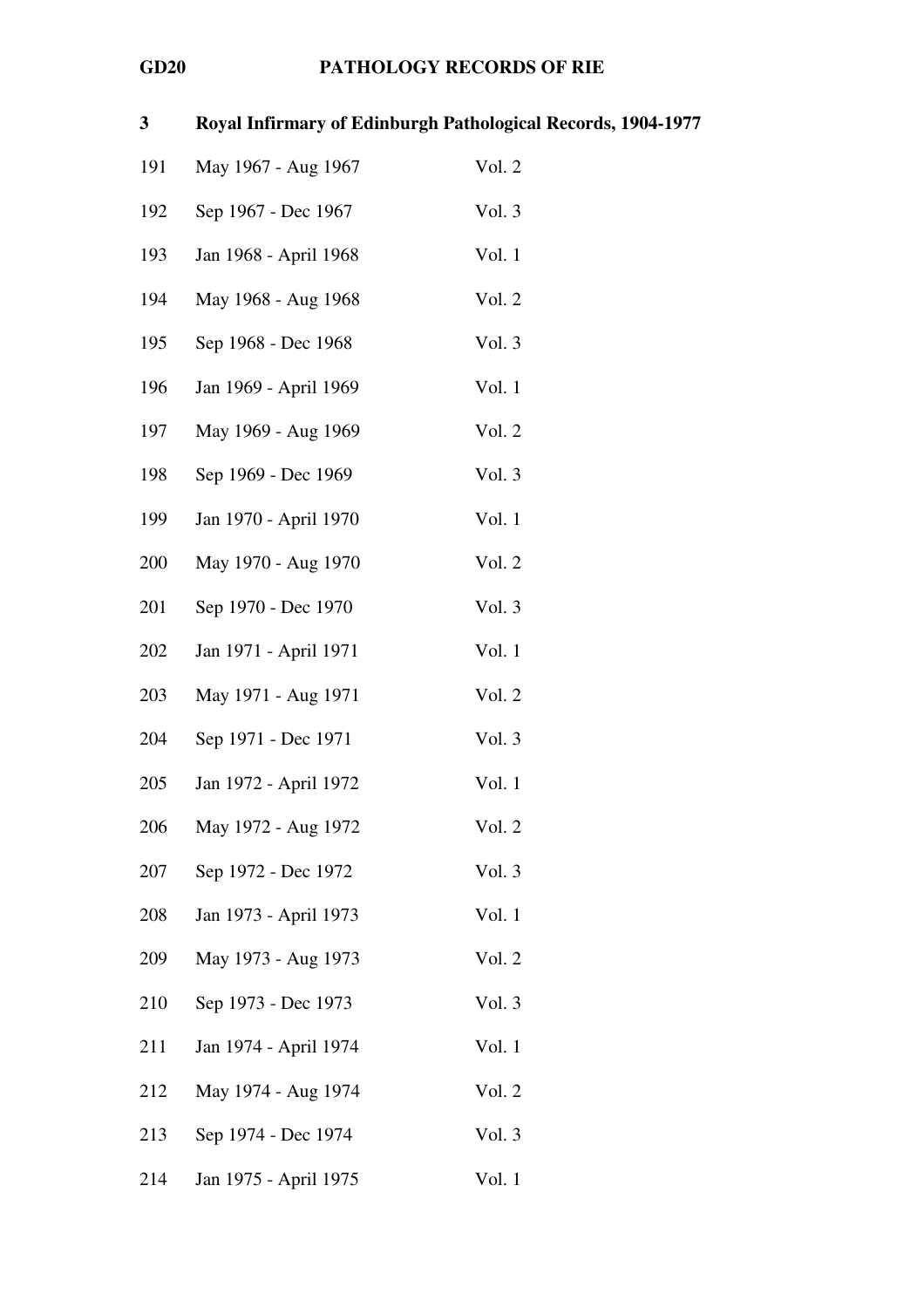| 3   | Royal Infirmary of Edinburgh Pathological Records, 1904-1977 |        |
|-----|--------------------------------------------------------------|--------|
| 215 | May 1975 - Aug 1975                                          | Vol. 2 |
| 216 | Sep 1975 - Dec 1975                                          | Vol. 3 |
| 217 | Jan 1976 - April 1976                                        | Vol. 1 |
| 218 | May 1976 - Aug 1976                                          | Vol. 2 |
| 219 | Sep 1976 - Dec 1976                                          | Vol. 3 |
| 220 | Jan 1977 - Apr 1977                                          | Vol.1  |
| 221 | May 1977 - Aug 1977                                          | Vol. 2 |
| 222 | Sep 1977 - Dec 1977                                          | Vol. 3 |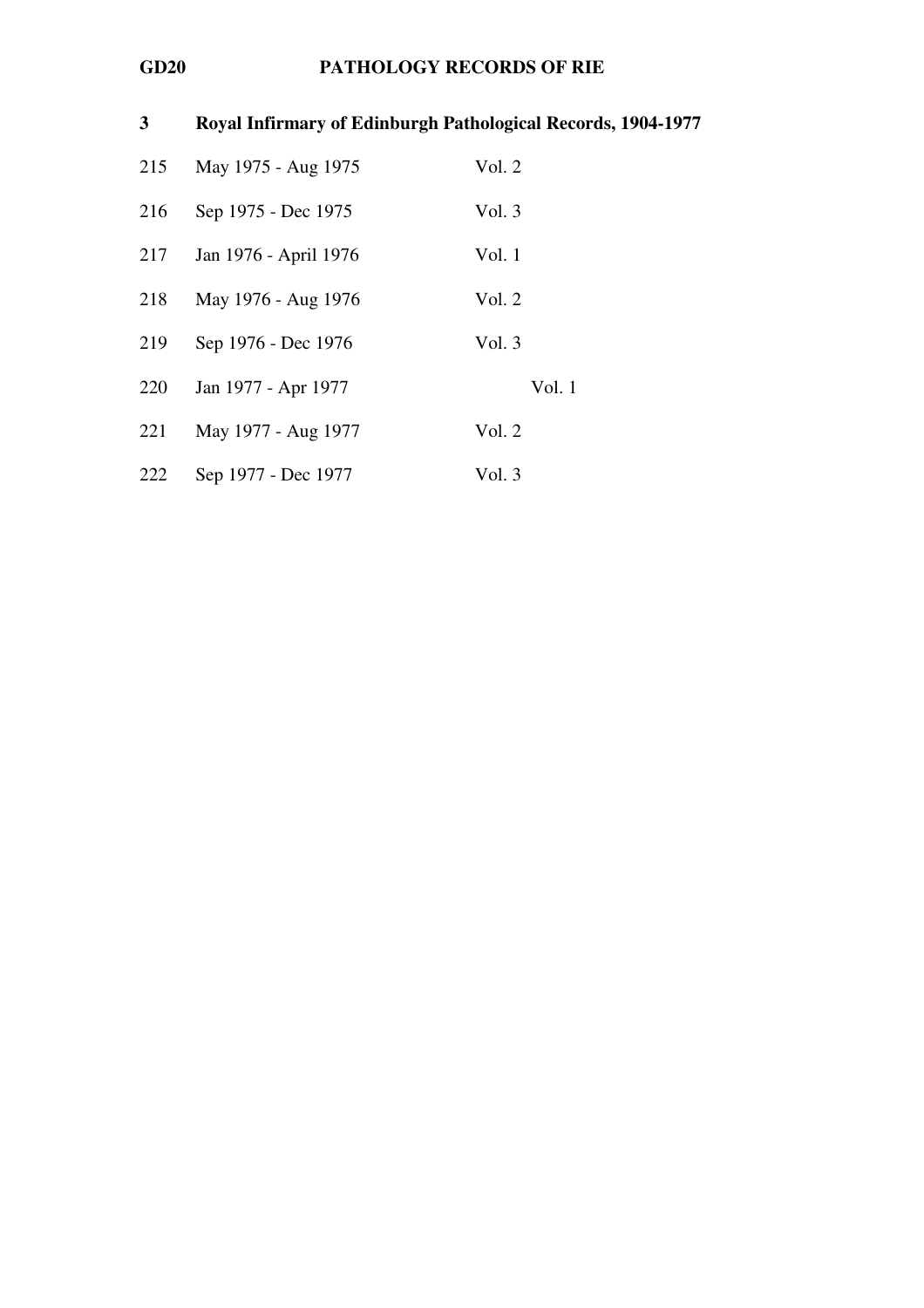### 4 Royal Infirmary of Edinburgh Pathological Reports, 1915-1964

Bound volumes of pathological reports on tissue samples taken from Infirmary patients. Gives doctor and ward number, patient name, age, occupation, nature and source of specimen, medical history, present condition of patient and a provisional diagnosis followed by the report.

| $1 - 20$ | wanting                     |               |
|----------|-----------------------------|---------------|
| 21       | 15 Feb 1915 - 14 Sep 1916   | Vol.21        |
| 22       | 15 Sep 1916 - 27 April 1918 | Vol.22        |
| 23       | 30 April 1918 - 6 Nov 1919  | Vol.23        |
| 24       | 5 Nov 1919 - 5 May 1921     | Vol.24        |
| 25       | 4 May 1921 - 14 Aug 1922    | Vol.25        |
| 26       | 14 Aug 1922 - 7 Aug 1923    | Vol.26        |
| 27       | 7 Aug 1923 - 24 June 1924   | Vol.27        |
| 28       | 24 June 1924 - 20 May 1925  | <b>Vol.28</b> |
| 29       | 13 May 1925 - 13 Mar 1926   | Vol.29        |
| 30       | 13 Mar 1926 - 14 Jan 1927   | Vol.30        |
| 31       | 15 Jan 1927 - 19 Oct 1927   | Vol.31        |
| 32       | 10 Oct 1927 - 20 July 1928  | Vol.32        |
| 33       | 20 July 1928 - 31 Dec 1929  | Vol.33        |
| 34       | 1930                        | Vol.34        |
| 35       | 1931                        | Vol.35        |
| 36       | 1932                        | Vol.36        |
| 37       | 1933                        | Vol.37        |
| 38       | 1934                        | Vol.38        |
| 39       | 1935                        | Vol.39        |
| 40       | 1936                        | Vol.40        |

41 1937 Vol.41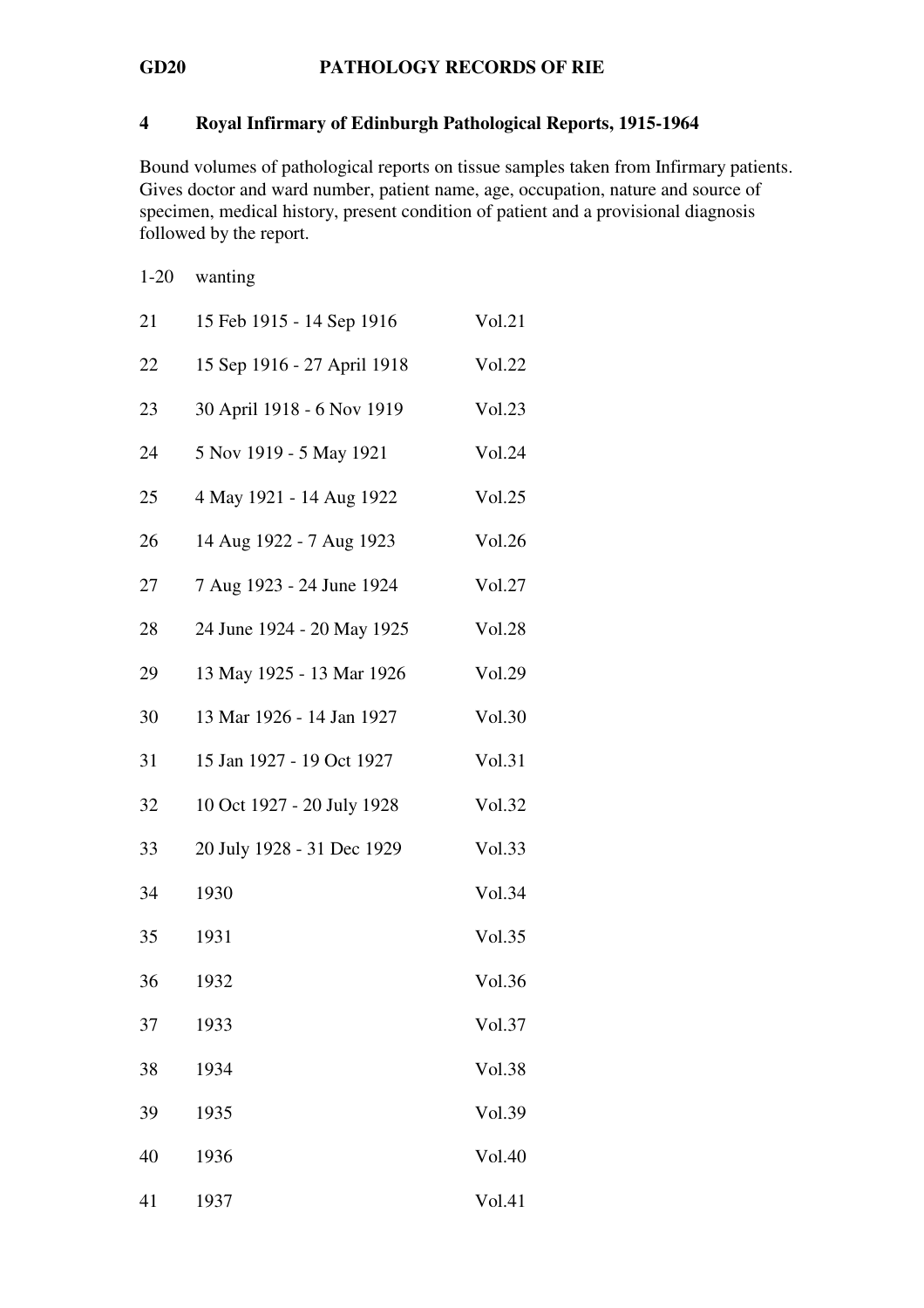| $\overline{\mathbf{4}}$ | RIE Pathological Reports, 1915-1964 |               |                |  |
|-------------------------|-------------------------------------|---------------|----------------|--|
| 42                      | 1938                                | Vol.42        |                |  |
| 43                      | 1939                                | Vol.43        |                |  |
| 44                      | 1940                                | Vol.44        |                |  |
| 45                      | 1941                                | Vol.45        |                |  |
| 46                      | 1942                                | Vol.46        |                |  |
| 47                      | 1943                                | Vol.47        |                |  |
| 48                      | 1944                                | <b>Vol.48</b> |                |  |
| 49                      | 1945                                | Vol.49        |                |  |
| 50                      | 1946                                | Vol.50        |                |  |
| 51                      | Jan 1946 - June 1947                | Vol.51        | $\mathbf{1}$   |  |
| 52                      | July 1947 - Dec 1947                | Vol.51        | $\overline{2}$ |  |
| 53                      | Jan 1948 - May 1948                 | Vol.52        | $\mathbf{1}$   |  |
| 54                      | June 1948 - Dec 1948                | Vol.52        | $\overline{2}$ |  |
| 55                      | Jan 1949 - June 1949                | Vol.53        | $\mathbf{1}$   |  |
| 56                      | June 1949 - Dec 1949                | Vol.53        | $\overline{c}$ |  |
| 57                      | Jan 1950 - July 1950                | Vol.54        | $\mathbf{1}$   |  |
| 58                      | July 1950 - Dec 1950                | Vol.54        | $\overline{2}$ |  |
| 59                      | Jan 1951 - June 1951                | Vol.55        | $\mathbf{1}$   |  |
| 60                      | June 1951 - Dec 1951                | Vol.55        | $\overline{2}$ |  |
| 61                      | June 1952 - Dec 1952                | Vol.56        | $\mathbf{1}$   |  |
| 62                      | Jan 1952 - June 1952                | Vol.56        | $\overline{2}$ |  |
| 63                      | Jan 1953 - June 1953                | Vol.57        | $\mathbf{1}$   |  |
| 64                      | June 1953 - Dec 1953                | Vol.57        | $\overline{2}$ |  |
| 65                      | Dec 1953 - April 1954               | Vol.58        | $\mathbf{1}$   |  |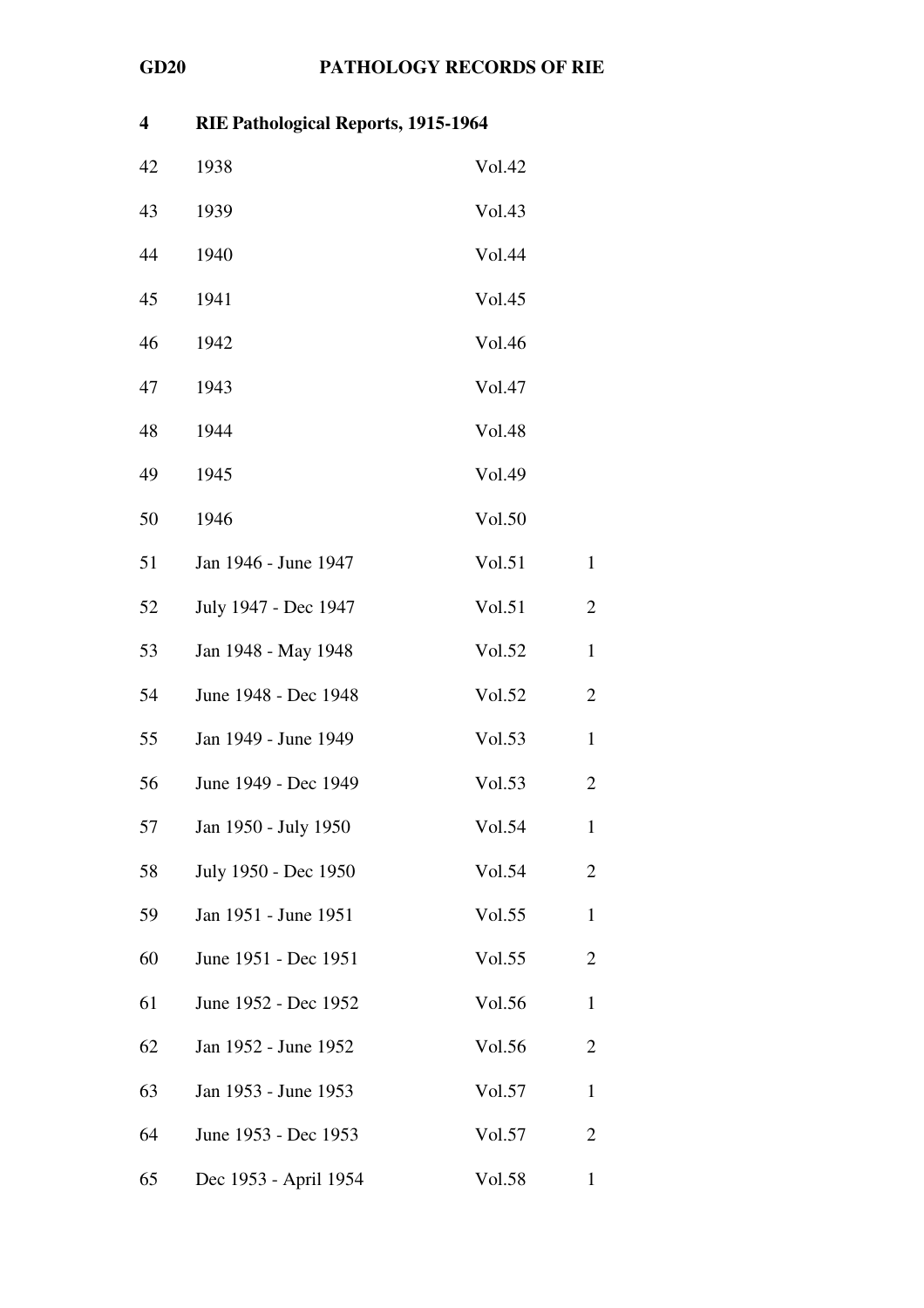| 4  | RIE Pathological Reports, 1915-1964 |        |                |
|----|-------------------------------------|--------|----------------|
| 66 | April 1954 - Aug 1954               | Vol.58 | $\overline{c}$ |
| 67 | Aug 1954 - Dec 1954                 | Vol.58 | 3              |
| 68 | Dec 1954 - April 1955               | Vol.59 | $\mathbf{1}$   |
| 69 | May 1955 - Aug 1955                 | Vol.59 | $\overline{c}$ |
| 70 | Aug 1955 - Dec 1955                 | Vol.59 | 3              |
| 71 | Jan 1956 - April 1956               | Vol.60 | $\mathbf{1}$   |
| 72 | April 1956 - July 1956              | Vol.60 | $\overline{2}$ |
| 73 | July 1956 - Oct 1956                | Vol.60 | 3              |
| 74 | Oct 1956 - Dec 1956                 | Vol.60 | 4              |
| 75 | Jan 1957 - April 1957               | Vol.61 | $\mathbf{1}$   |
| 76 | April 1957 - July 1957              | Vol.61 | $\overline{2}$ |
| 77 | July 1957 - Oct 1957                | Vol.61 | 3              |
| 78 | Oct 1957 - Dec 1957                 | Vol.61 | 4              |
| 79 | Jan 1958 - April 1958               | Vol.62 | $\mathbf{1}$   |
| 80 | April 1958 - July 1958              | Vol.62 | $\overline{2}$ |
| 81 | July 1958 - Oct 1958                | Vol.62 | 3              |
| 82 | Oct 1958 - Dec 1958                 | Vol.62 | $\overline{4}$ |
| 83 | Jan 1959 - April 1959               | Vol.63 | $\mathbf{1}$   |
| 84 | April 1959 - Sep 1959               | Vol.63 | $\overline{2}$ |
| 85 | Sep 1959 - Dec 1959                 | Vol.63 | 3              |
| 86 | Jan 1960 - April 1960               | Vol.64 | $\mathbf{1}$   |
| 87 | April 1960 - Sep 1960               | Vol.64 | $\overline{c}$ |
| 88 | Sep 1960 - Dec 1960                 | Vol.64 | 3              |
| 89 | Jan 1961 - April 1961               | Vol.65 | $\mathbf{1}$   |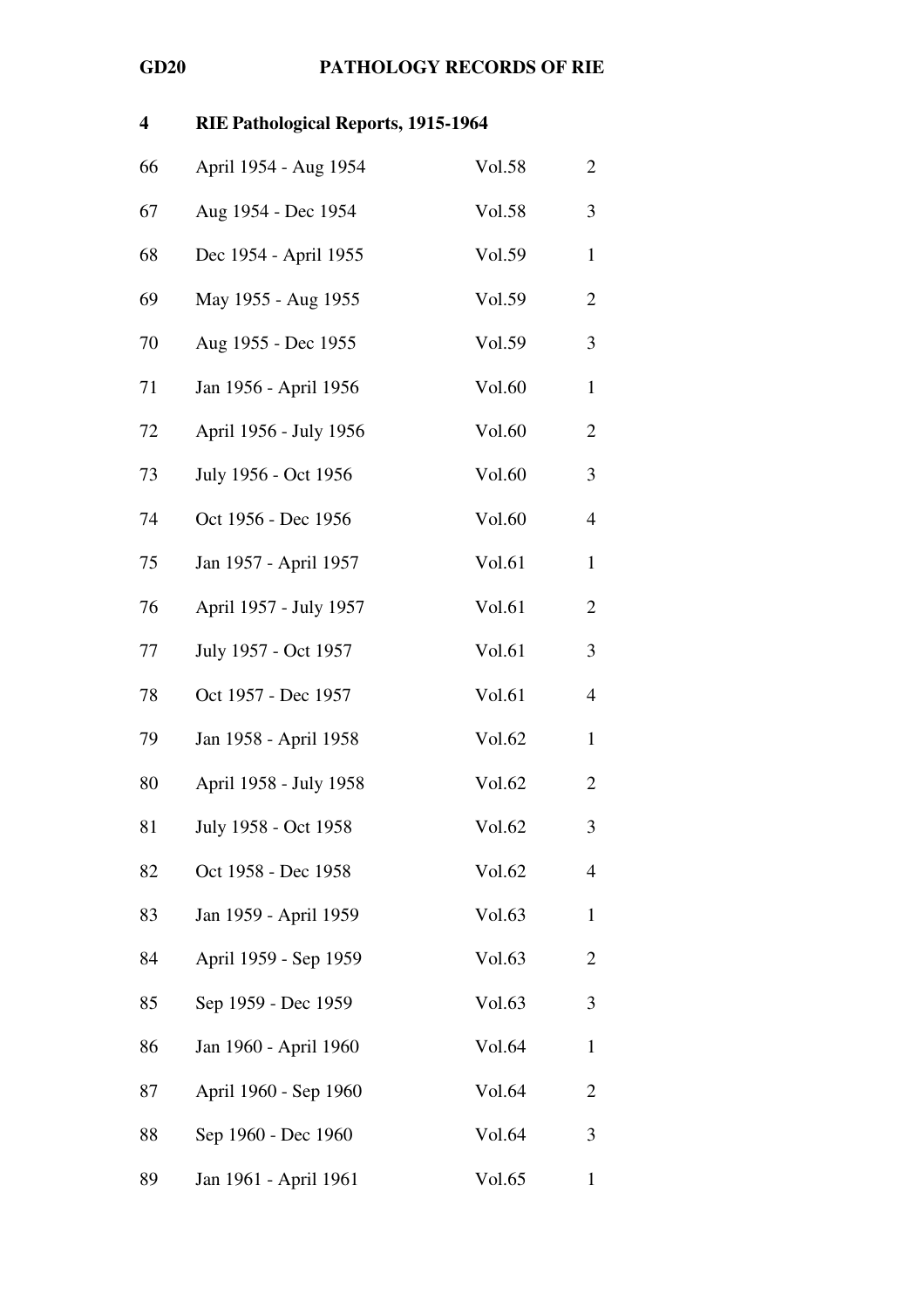| $\overline{\mathbf{4}}$ | RIE Pathological Reports, 1915-1964 |          |                |
|-------------------------|-------------------------------------|----------|----------------|
| 90                      | April 1961 - July 1961              | Vol.65   | $\overline{2}$ |
| 91                      | July 1961 - Oct 1961                | Vol.65   | 3              |
| 92                      | Oct 1961 - Dec 1961                 | Vol.65   | $\overline{4}$ |
| 93                      | Jan 1962 - April 1962               | Vol.66   | $\mathbf{1}$   |
| 94                      | April 1962 - July 1962              | Vol.66   | $\overline{2}$ |
| 95                      | July 1962 - Oct 1962                | Vol.66   | 3              |
| 96                      | Oct 1962 - Dec 1962                 | Vol.66   | $\overline{4}$ |
| 97                      | Jan 1963 - April 1963               | Vol.67   | $\mathbf{1}$   |
| 98                      | April 1963 - July 1963              | Vol.66   | $\overline{2}$ |
| 99                      | July 1963 - Nov 1963                | Vol.66   | 3              |
| 100                     | Nov 1963 - Dec 1963                 | Vol.66   | 4              |
| 101                     | Jan 1964 - April 1964               | Vol.68   | $\mathbf{1}$   |
| 102                     | April 1964 - July 1964              | [Vol.69] | $\mathfrak{2}$ |
| 103                     | July 1964 - Nov 1964                | [Vol.70] | 3              |
| 104                     | Nov 1964 - Dec 1964                 | Vol.71   | 4              |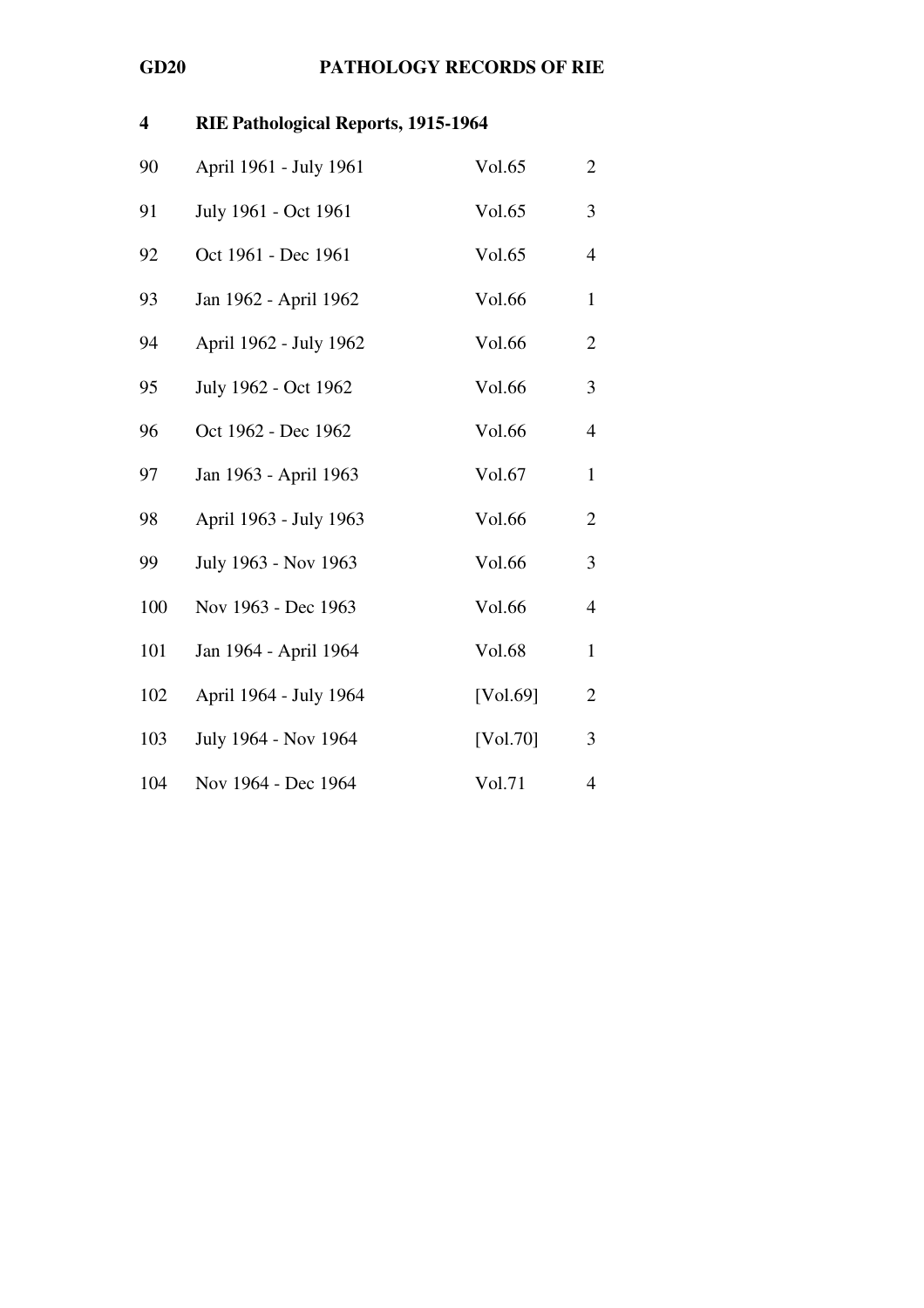### 5 Post Mortem Histology Books, 1936-1973

Entitled Post Mortem Record Book, this is a record of pathological samples taken for analysis. Arranged by PM no for each year, gives patient name, pathologist, information on samples taken, remarks.

- 1 1 Jan 1936 12 Dec 1940
- 2 2 Jan 1941 31 Dec 1951
- 3 2 Jan 1952 2 Feb 1959
- 4 2 Jan 1959 31 Dec 1963
- 5 1 Jan 1964 17 Jul /1969
- 6 17 Jul 1969 27 Jan 1973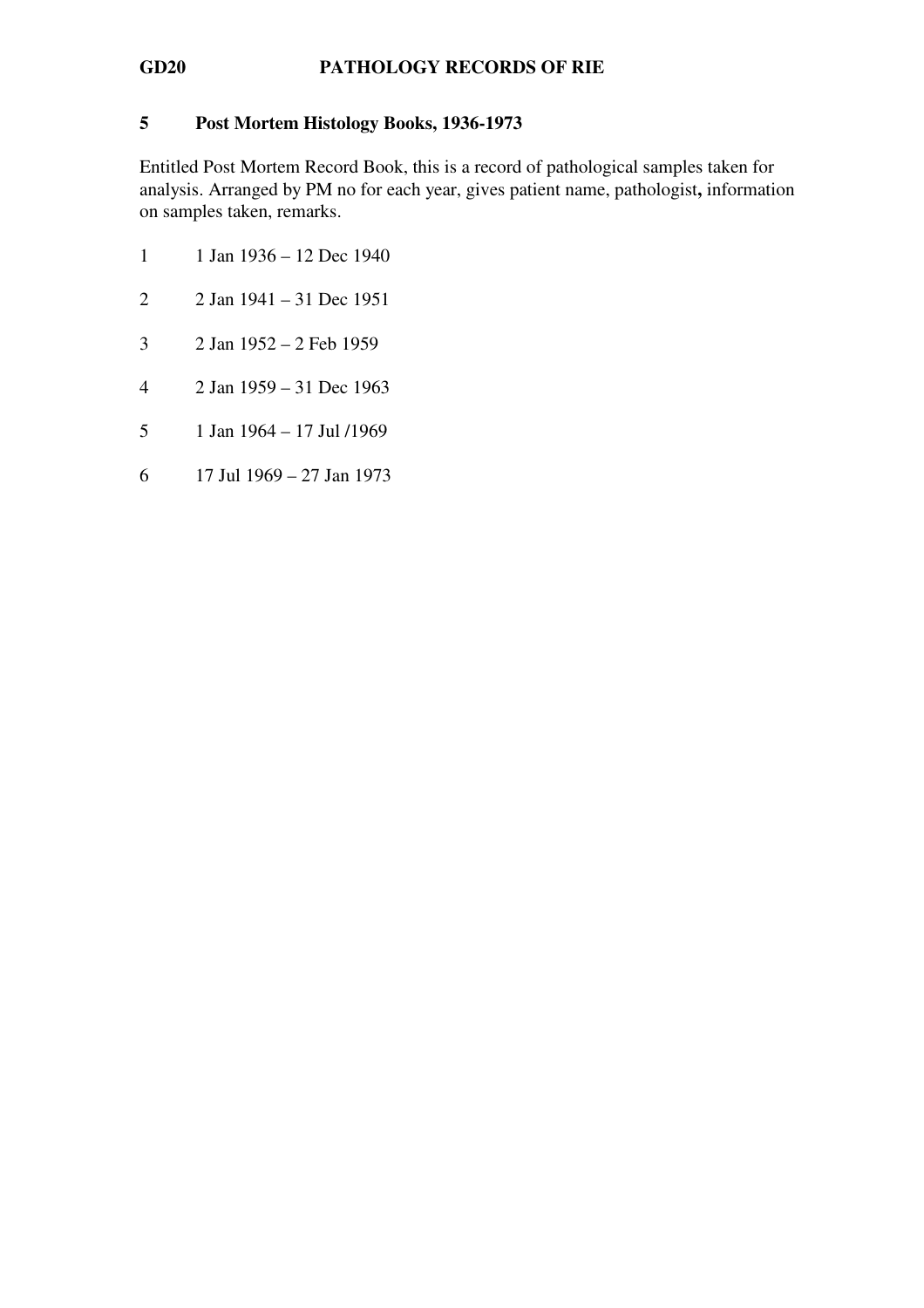### 6 Municipal Hospital Autopsies (MHA) Day Book, 1936-1951

Edinburgh University Pathology Department day book for recording details of autopsy material examined. Arranged by autopsy number (MHA), then hospital and doctor, date, name and age of patient, organs, provisional diagnosis, remarks and references, histology, report (name of pathologist and date) and remarks. From 1949 other hospitals such as Chalmers and Bruntsfield are sometimes included.

1 21 Jan 1936 – 14 Dec 1951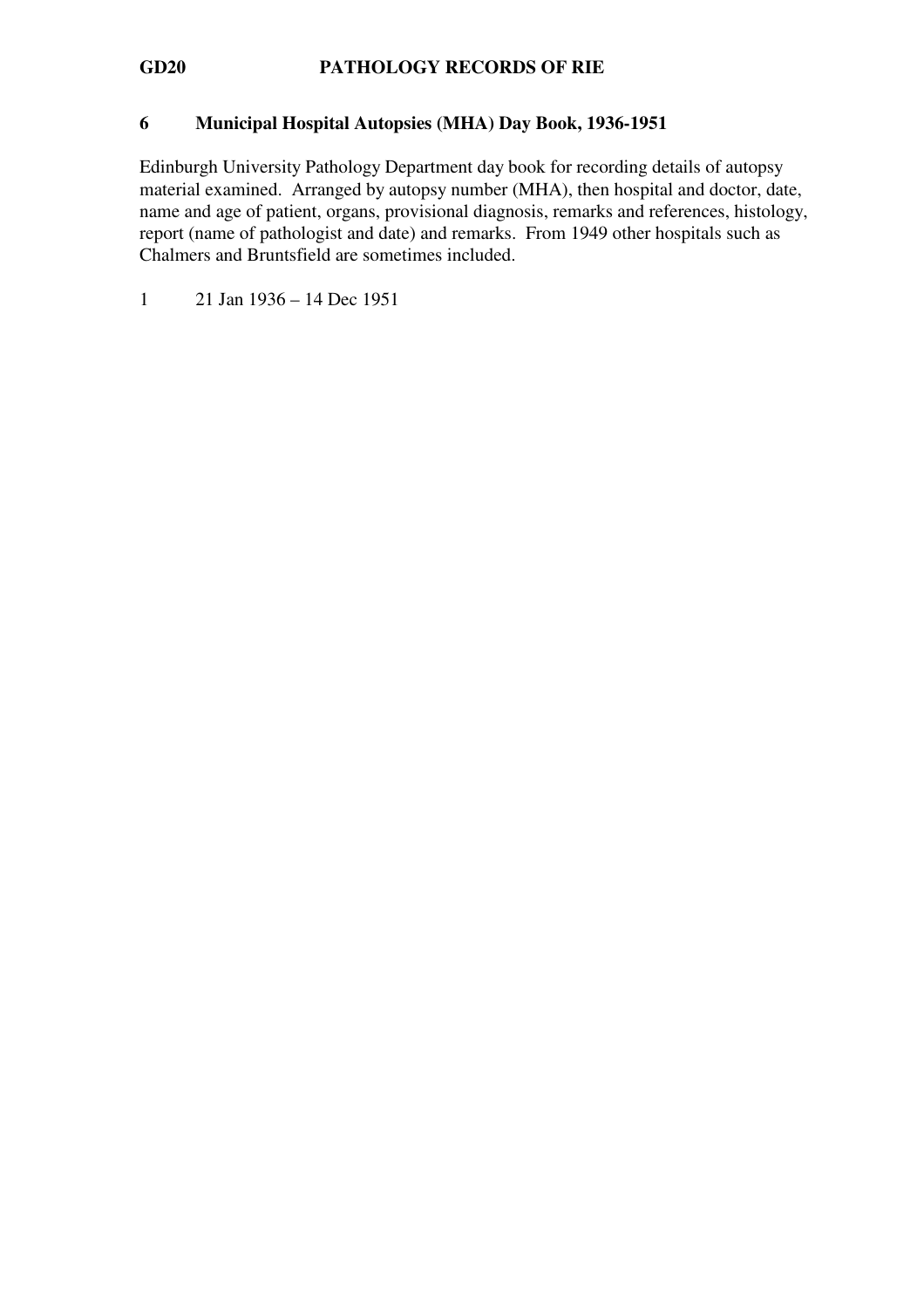### 7 Municipal Hospital Biopsies (MHB) Day Book, 1936-1949

Edinburgh University Pathology Department day book for examination of tissue samples from Municipal Hospitals. Arranged by biopsy number (MHB), then hospital and doctor details, date, name and age of patient, organ or tissue, provisional diagnosis, report (name of pathologist and date).

1 22 Jan 1936 – 10 Jun 1949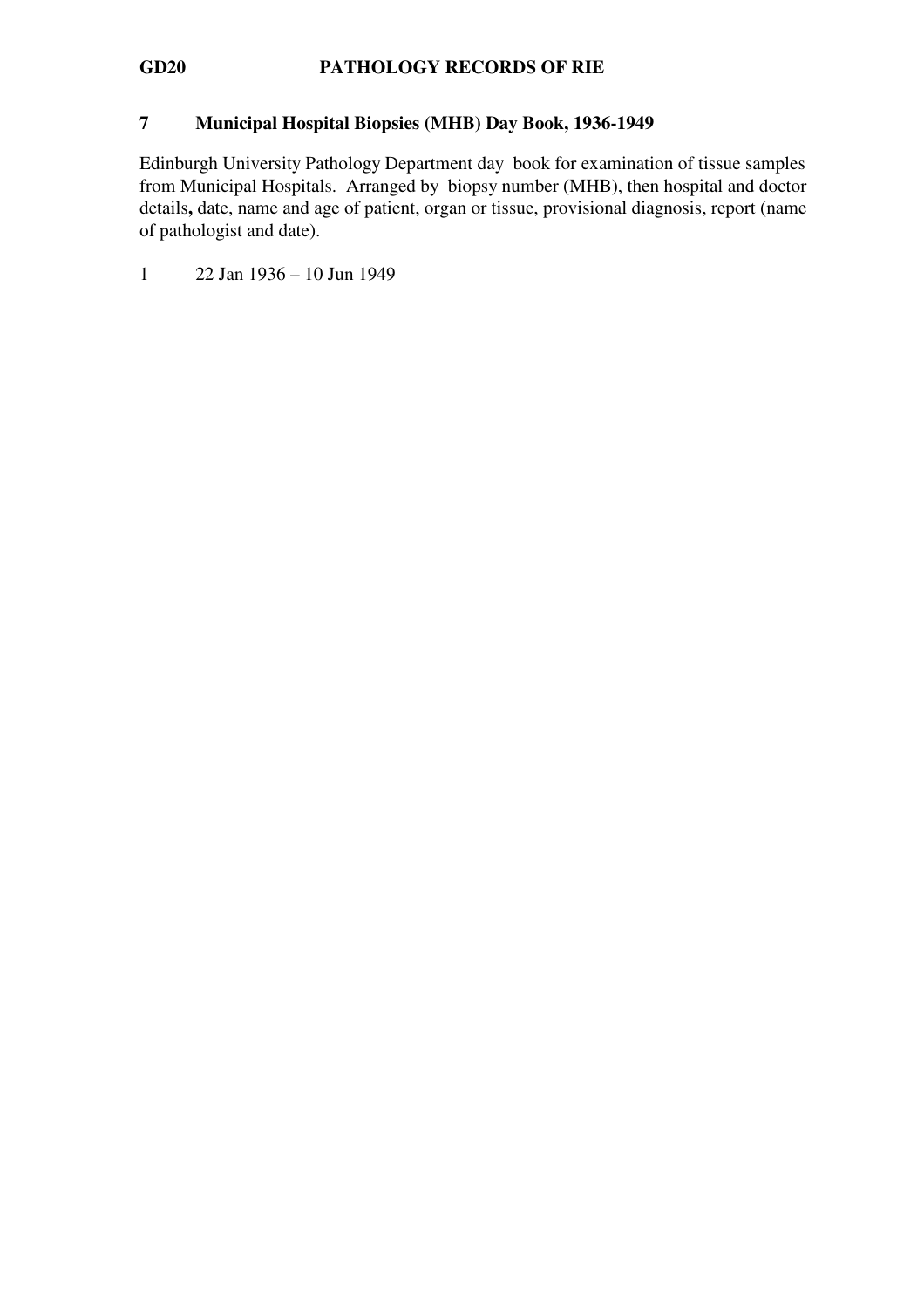# 8 Municipal Hospital Autopsy (MHA) Reports, 1936-1958

Edinburgh University Pathology Department autopsy reports contained in folders within box files arranged according to day book entry number. Information given on hospital, date, doctor, ward, personal patient details (including name, age, sex, marital status), duration of illness, provisional diagnosis, nature and sources of specimen, type of exam requested and the report. Later reports from other hospitals such as Bruntsfield, City, Chalmers, Southfield are also included

| $\mathbf{1}$   | Feb 1936 - Jan 1938   | $1 - 300$ |
|----------------|-----------------------|-----------|
| $\overline{c}$ | Jan 1938 - May 1939   | 301-560   |
| 3              | Nov 1939 - Jan 1941   | 581-760   |
| 4              | Jan 1941 - Dec 1941   | 781-1000  |
| 5              | $1942 - 1943$         | 1001-1460 |
| 6              | $1944 - 1945$         | 1461-2080 |
| 7              | $1947 - 1948$         | 2500-2799 |
| 8              | 1948                  | 2800-3049 |
| 9              | Jan 1949 - April 1949 | 3050-3299 |
| 10             | Mar 1949 - Dec 1949   | 3300-3449 |
| 11             | Dec 1949 - May 1950   | 3500-3749 |
| 12             | May 1950 - Nov 1950   | 3750-3999 |
| 13             | Nov 1950 - Mar 1951   | 4000-4250 |
| 14             | Mar 1951 - Sep 1951   | 4251-4500 |
| 15             | Sep 1951 - May 1952   | 4501-4799 |
| 16             | May 1952 - Dec 1952   | 4800-4949 |
| 17             | Dec 1952 - Apr 1953   | 4950-5200 |
| 18             | Apr 1953 - Oct 1953   | 5201-5400 |
| 19             | $1953 - 1954$         | 5401-5599 |
| 20             | Apr 1954 - Nov 1955   | 5600-5800 |
| 21             | Jun 1955 - Aug 1957   | 5801-6020 |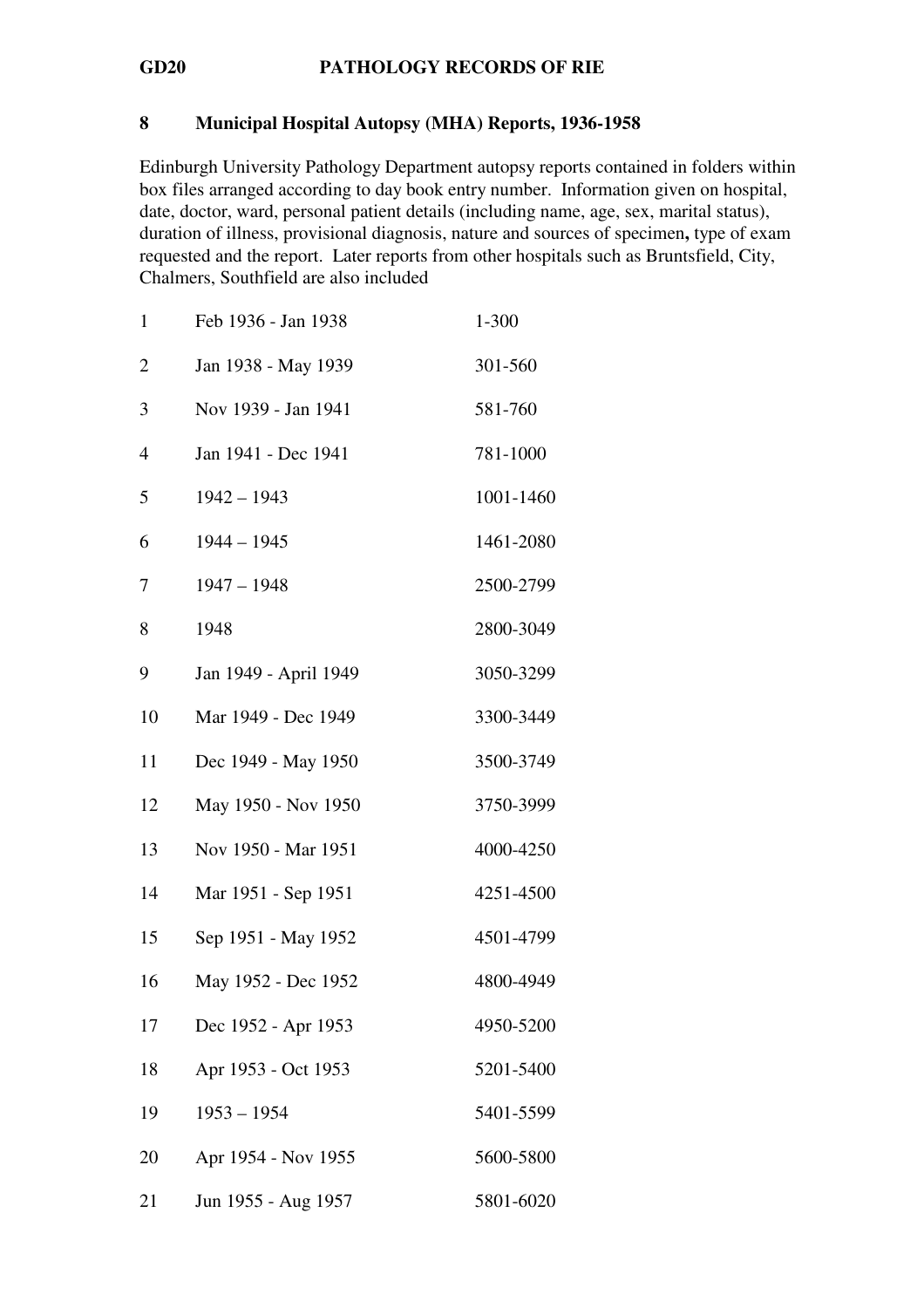# 8 Municipal Hospital Autopsy (MHA) Reports, 1936-1958

22 Aug 1957 - Dec 1958 6021-6180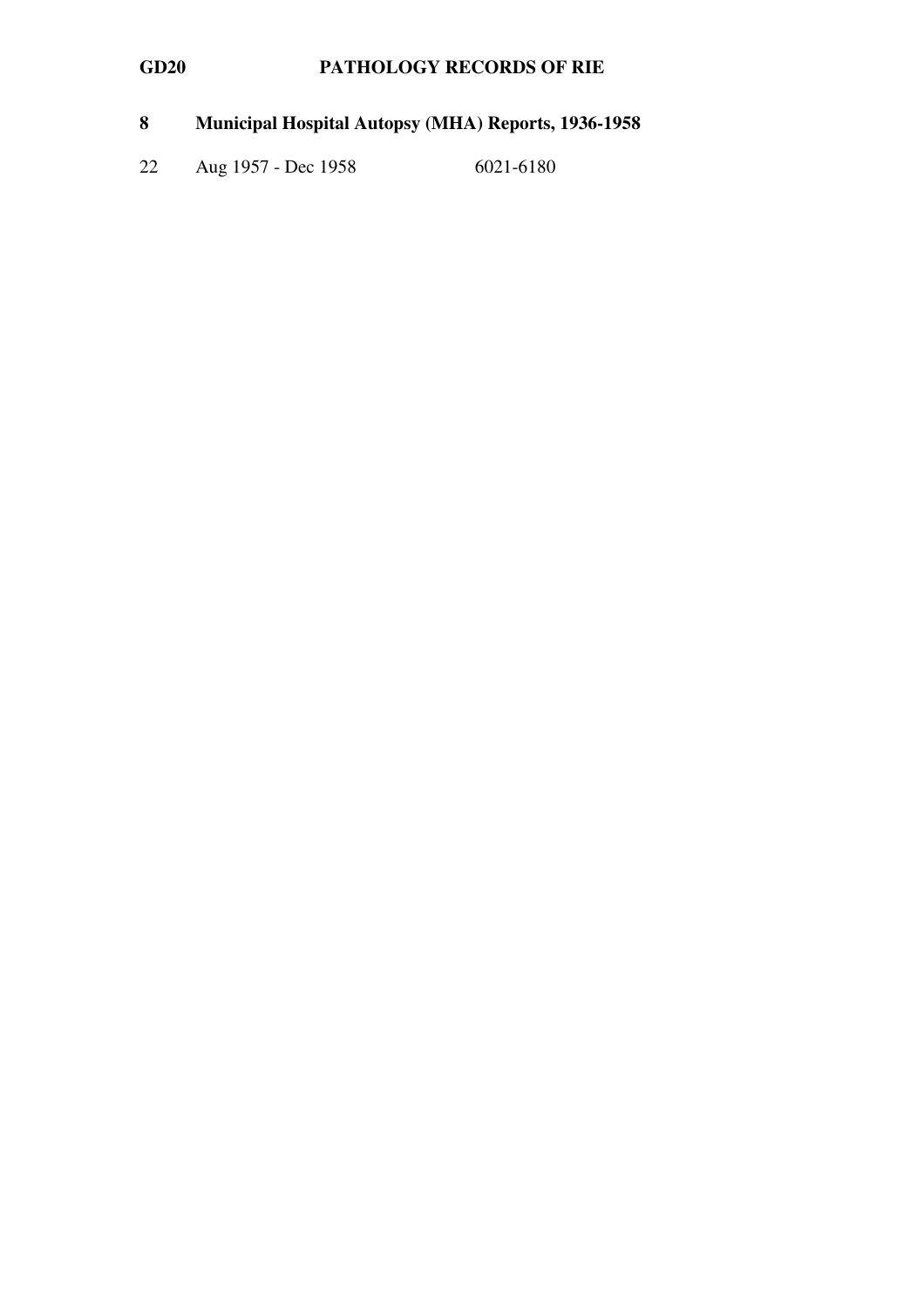### 9 Municipal Hospitals Biopsy (MHB) Reports, 1936-1954

Edinburgh University Pathology Department biopsy reports contained in folders within box files arranged according to day book entry number. Information given on hospital, date, doctor, ward, personal patient details (including name, age, sex, marital status), duration of illness, provisional diagnosis, nature and sources of specimen, type of exam requested and the report.

| $\mathbf{1}$   | 1936-1941             | 1-800     |
|----------------|-----------------------|-----------|
| $\overline{2}$ | 1942-1944             | 801-1399  |
| 3              | Mar 1945 - Sep 1945   | 1400-1999 |
| 4              | Aug 1947 - Nov 1947   | 2000-2599 |
| 5              | Jan 1948 - June 1948  | 2600-3199 |
| 6              | Oct 1948 - Dec 1948   | 3200-3799 |
| 7              | Jan 1949 - May 1949   | 3800-4399 |
| 8              | May 1949 - Sep 1949   | 4400-4999 |
| 9              | Oct 1949 - Jan 1950   | 5000-5599 |
| 10             | Jan 1950 - March 1950 | 5600-5999 |
| 11             | April 1950 - May 1950 | 6000-6399 |
| 12             | July 1950 - Sep 1950  | 6400-6799 |
| 13             | Aug 1950 - Oct 1950   | 6800-7199 |
| 14             | Nov 1950              | 7200-7499 |
| 15             | Nov 1950 - Jan 1951   | 7500-7799 |
| 16             | Feb 1951 - Mar 1951   | 7800-7950 |
| 17             | March 1951            | 8150-8199 |
| 18             | April 1951            | 8200-8499 |
| 19             | May 1951 - Jun 1951   | 8500-8749 |
| 20             | Jun 1951 - Jul 1951   | 8750-9000 |
| 21             | Aug 1951 - Sep 1951   | 9100-9399 |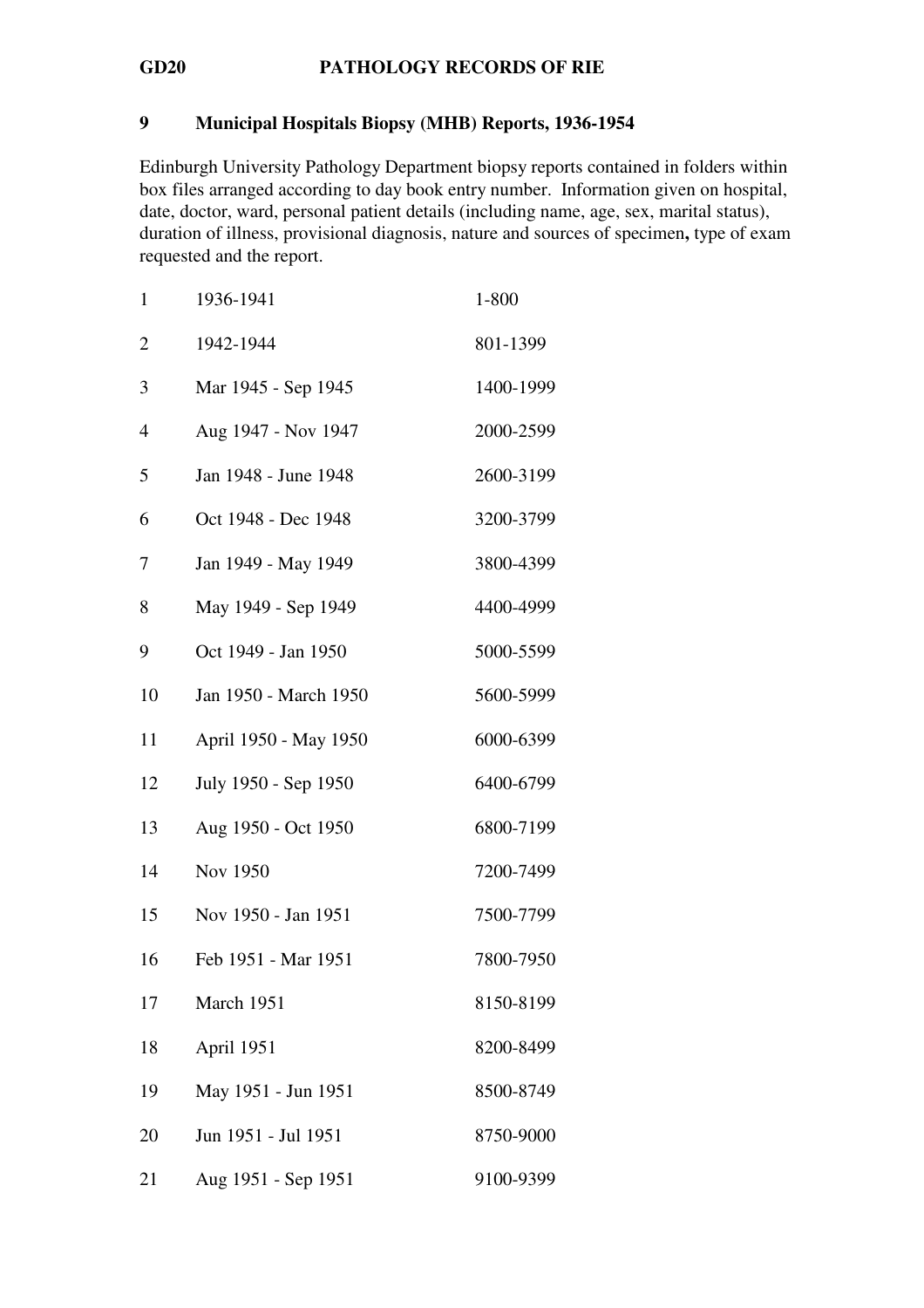| 9  | <b>Municipal Hospitals Biopsy (MHB) Reports, 1936-1954</b> |             |
|----|------------------------------------------------------------|-------------|
| 22 | Sep 1951 - Oct 1951                                        | 9400-9699   |
| 23 | Nov 1951                                                   | 9700-10001  |
| 24 | Nov 1951 - Jan 1952                                        | 10002-10300 |
| 25 | Jan 1952 - Feb 1952                                        | 10301-10550 |
| 26 | Feb 1952 - Mar 1952                                        | 10501-10800 |
| 27 | Mar 1952 - May 1952                                        | 10800-11150 |
| 28 | Apr 1952 - Jun 1952                                        | 11151-11449 |
| 29 | Jun 1952 - July 1952                                       | 11450-11750 |
| 30 | Aug 1952 - Sep 1952                                        | 11751-12000 |
| 31 | Sep 1952 - Oct 1952                                        | 12001-12300 |
| 32 | Sep 1952 - Oct 1952                                        | 12301-12600 |
| 33 | Nov 1952                                                   | 12600-12800 |
| 34 | Nov 1952 - Dec 1952                                        | 12801-13000 |
| 35 | Dec 1952 - Jan 1953                                        | 13001-13249 |
| 36 | Jan 1953 - Feb 1953                                        | 13251-13500 |
| 37 | Feb 1953 - Mar 1953                                        | 13501-13700 |
| 38 | Mar 1953 - Apr 1953                                        | 13701-13950 |
| 39 | Apr 1953 - May 1953                                        | 13951-14199 |
| 40 | May 1953 - June 1953                                       | 14200-14450 |
| 41 | June 1953                                                  | 14451-14700 |
| 42 | Jun 1953 - July 1953                                       | 14701-14950 |
| 43 | July 1953 - Aug 1953                                       | 14951-15200 |
| 44 | Aug 1953 - Sep 1953                                        | 15201-15450 |
| 45 | Sep 1953 - Oct 1953                                        | 15451-15700 |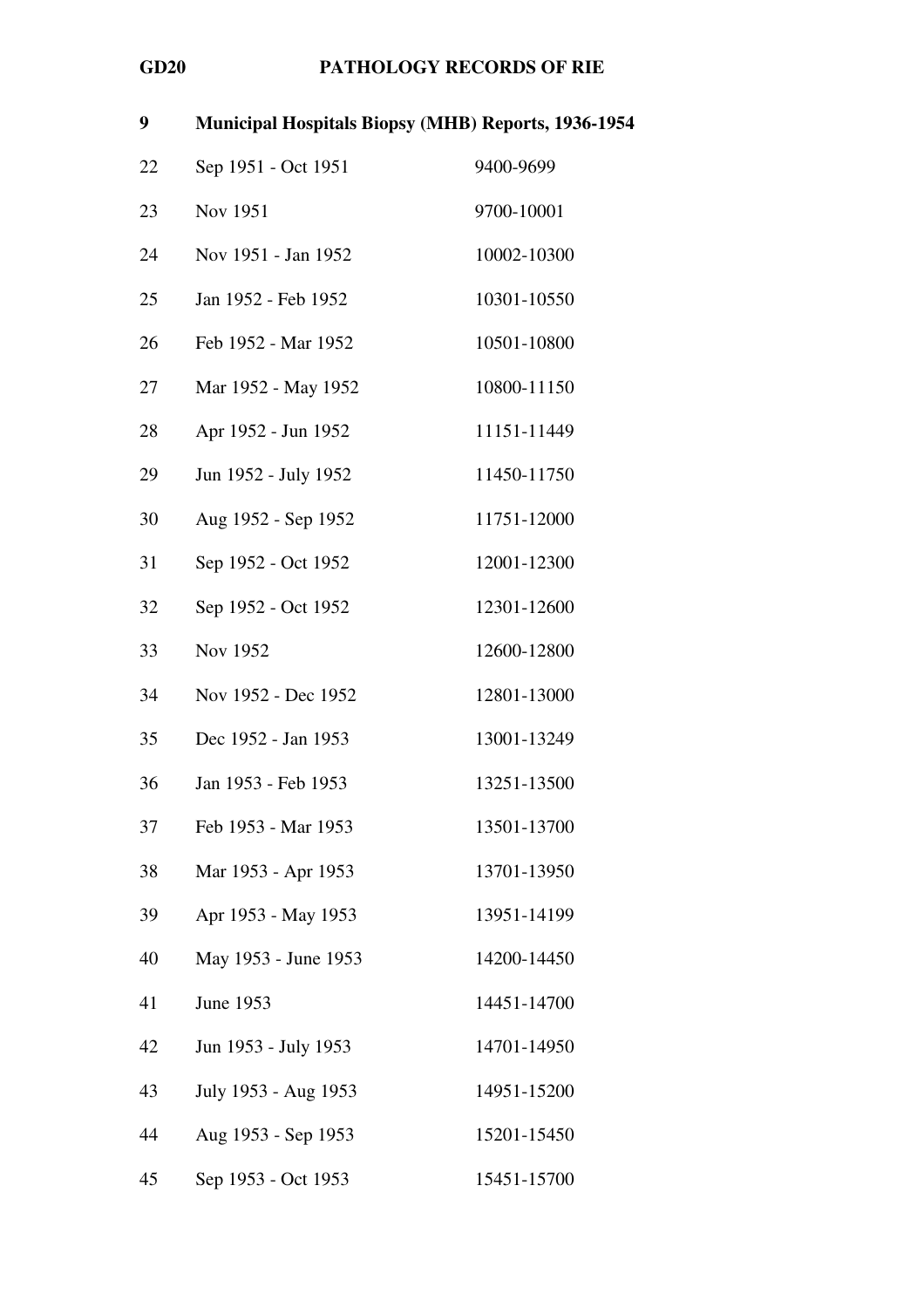| 9  | <b>Municipal Hospitals Biopsy (MHB) Reports, 1936-1954</b> |             |
|----|------------------------------------------------------------|-------------|
| 46 | Oct 1953 - Nov 1953                                        | 15701-15950 |
| 47 | Nov 1953 - Dec 1953                                        | 15951-16200 |
| 48 | Dec 1953 - Jan 1954                                        | 16201-16450 |
| 49 | Jan 1954 - Feb 1954                                        | 16451-16700 |
| 50 | Feb 1954 - Mar 1954                                        | 16701-16950 |
| 51 | Mar 1954 - May 1954                                        | 16951-17200 |
| 52 | May 1954 - Oct 1954                                        | 17201-17450 |
| 53 | Sep 1954 - Dec 1954                                        | 17451-17790 |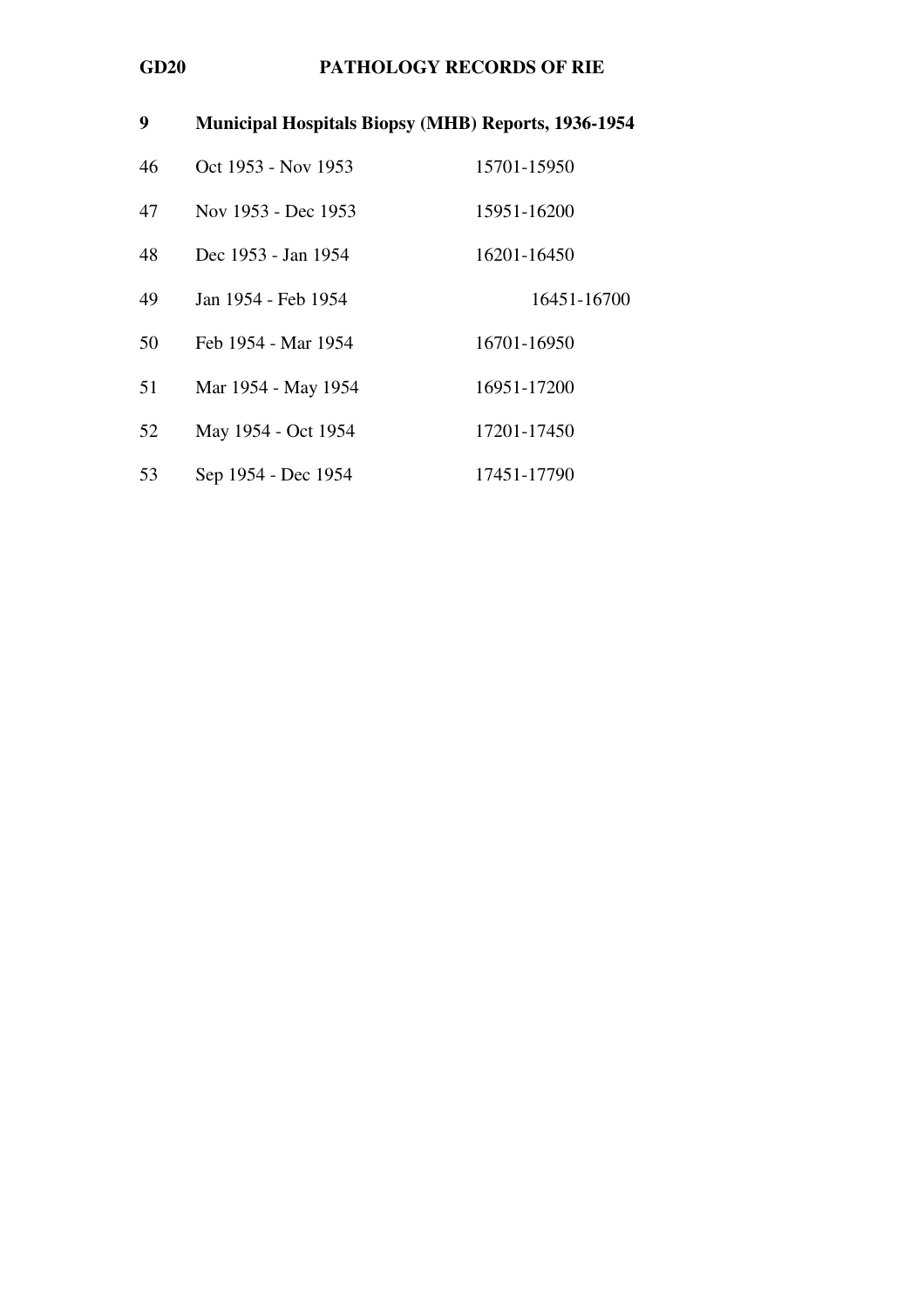### 10 Emergency & Other Hospital Autopsies (EHA) Day Books, 1943-1982

Edinburgh University Pathology Department day books. The first volume is entitled "EHA" and records autopsy material examined from the Emergency Hospitals operating during the World War II such as Bangour, Gogarburn, Larbert and Peel. Autopsy material received from other hospitals including Hartwood, Shotts; Cameron Bridge; Longmore; East Fortune; Maternity Hospital and Victoria Hospital, Kirkcaldy; Northern Hospital, Dunfermline and Stirling is also recorded. The volume then continues in 1959 with a different reference (A/1959) and includes material examined by the University from other Edinburgh hospitals such as Bruntsfield and Deaconess (for which no reports are found). Material from Ward 20 (surgical neurology) at the RIE is also included. The next two volumes are entitled "University Autopsies" The information includes the hospital, patient's name, date and pathologist.

- 1 1 Jan  $1943 31$  Dec 1960
- 2 2 Jan 1961 21 Aug 1968
- 

3 22 Aug 1968 – 24 Jan 1982 Includes pathological examinations carried out for Peel Hospital, Galashiels 1973-1982.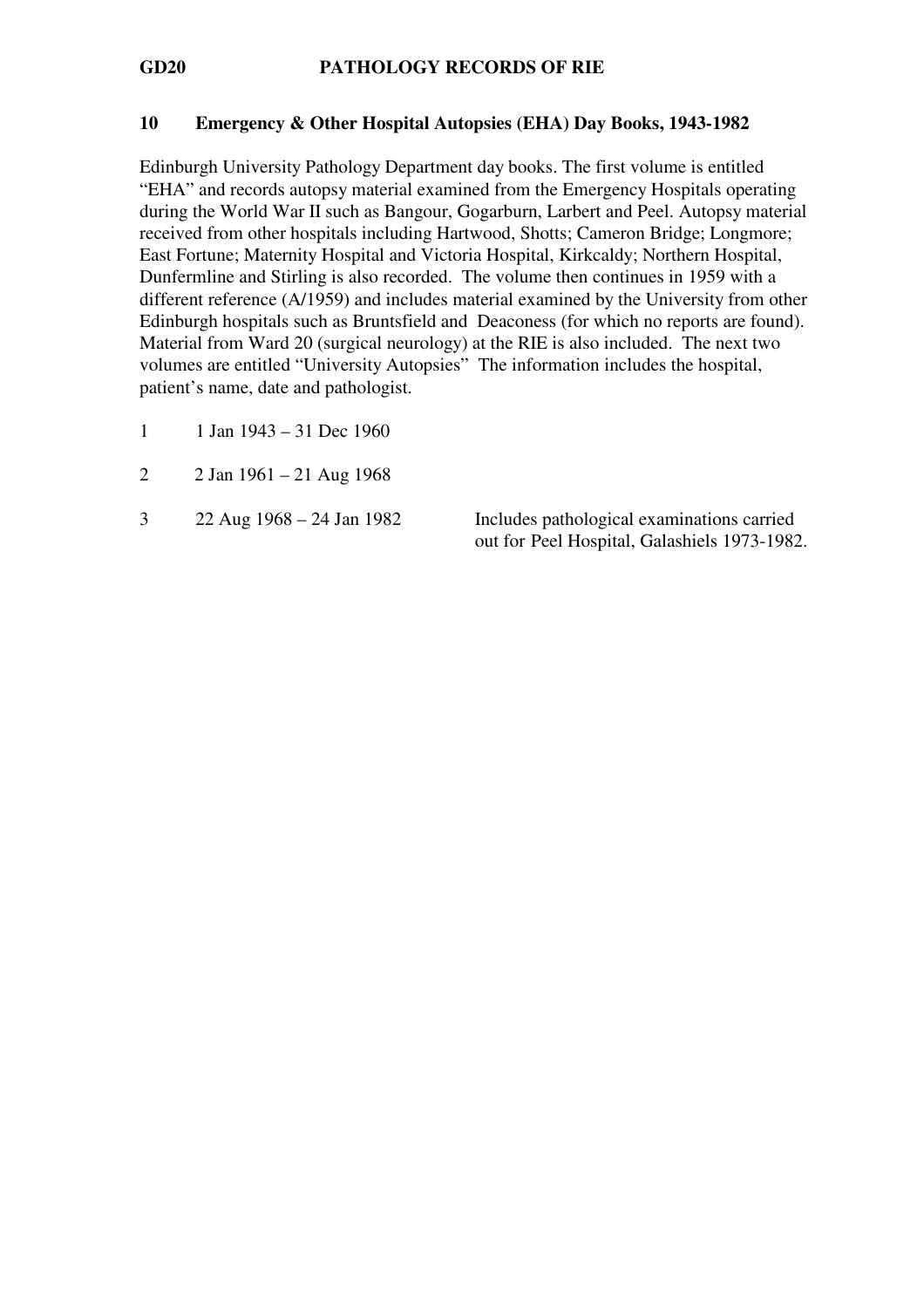### 11 Emergency & Other Hospital Biopsies (EHB) Day Books, 1942-1953

Edinburgh University Pathology Department day book. Records pathological material examined during WWII from Emergency Hospitals such as Bangour, Gogarburn, Larbert and Peel Hospitals. Other hospitals include Hartwood, Shotts; Cameron Bridge; Longmore; East Fortune; Maternity Hospital and Victoria Hospital, Kirkcaldy; Northern Hospital, Dunfermline and Stirling. Gives information on the hospital, patient's name, date, description of organs, report details and remarks.

1 31 Dec 1942 – 23 Apr 1953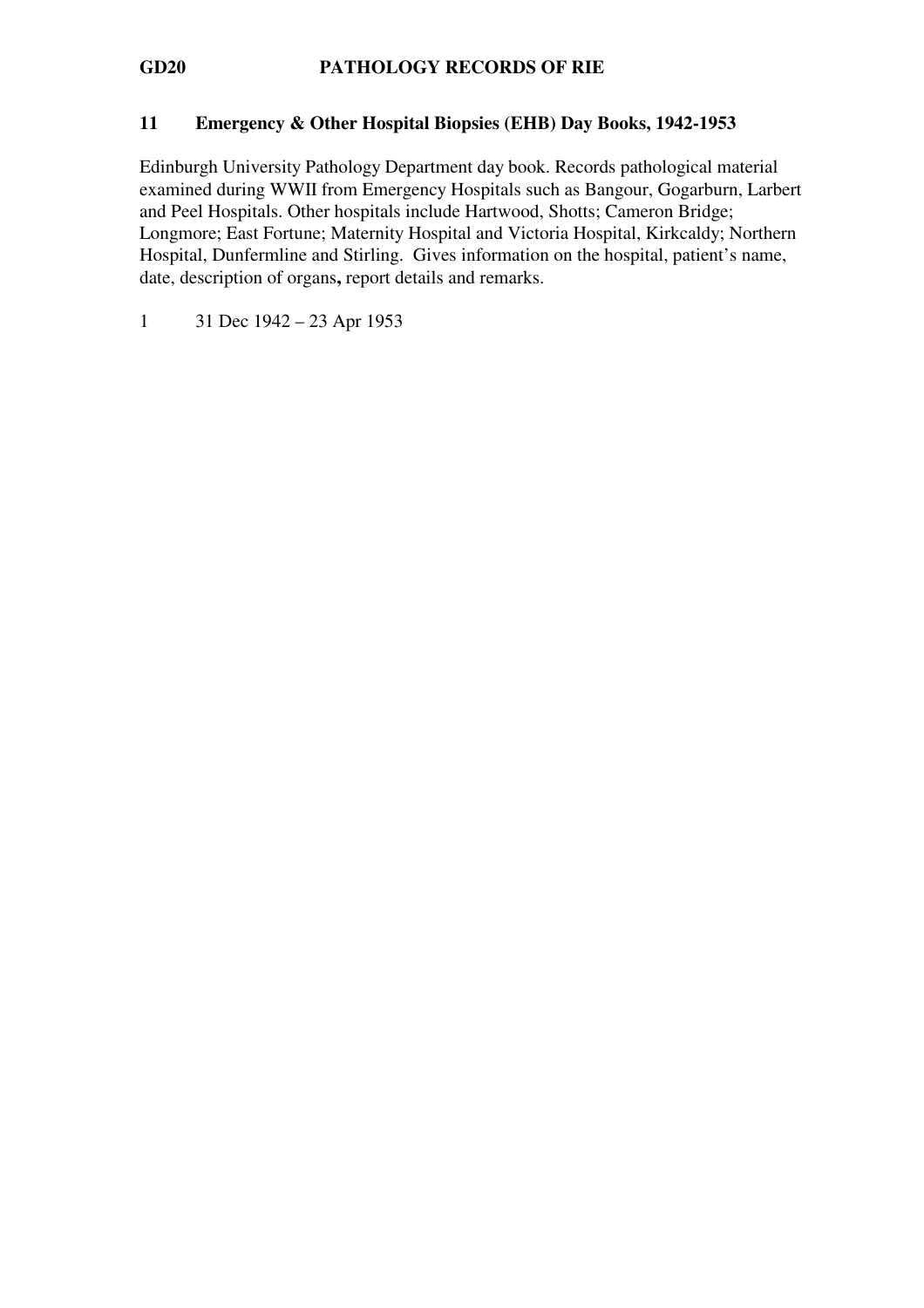### 12 Emergency & Other Hospitals Autopsies (EHA) Reports, 1940-1958

Edinburgh University Pathology Department autopsy reports contained in folders within box files arranged according to day book entry number. Gives hospital, doctor, ward, patient name, age, medical history, abstract of record with full record to follow. Item GD20/12/1 includes both biopsies and autopsies. Autopsies 498 and 530 were originally at the back of file 401-439 but have been added to their correct files.

| $\mathbf{1}$   | Sep 1940 - Aug 1945 | 1-599. Files EH1-EH200, 201-400 and 401-<br>439 have both biopsy and autopsy reports;<br>files 440-500, 501-549 and 550-599 are<br>autopsy only. |
|----------------|---------------------|--------------------------------------------------------------------------------------------------------------------------------------------------|
| $\overline{2}$ | Feb 1947 - Aug 1949 | 600-999                                                                                                                                          |
| 3              | Aug 1949 - Oct 1950 | 1000-1249                                                                                                                                        |
| $\overline{4}$ | Nov 1950 - Sep 1952 | 1250-1549                                                                                                                                        |
| 5              | Mar 1952 - Oct 1952 | 1550-1800                                                                                                                                        |
| 6              | Oct 1952 - May 1953 | 1800-1999                                                                                                                                        |
| 7              | May 1953 - Jan 1954 | 2000-2199                                                                                                                                        |
| 8              | 1954                | 2200-2400                                                                                                                                        |
| 9              | $1954 - 1955$       | 2401-2600                                                                                                                                        |
| 10             | $1955 - 1956$       | 2601-2800                                                                                                                                        |
| 11             | Apr 1956 - May 1957 | 2800-3070                                                                                                                                        |
| 12             | May 1957 - May 1958 | 3071-3311                                                                                                                                        |
| 13             | May 1958 - Dec 1958 | 3312-3405                                                                                                                                        |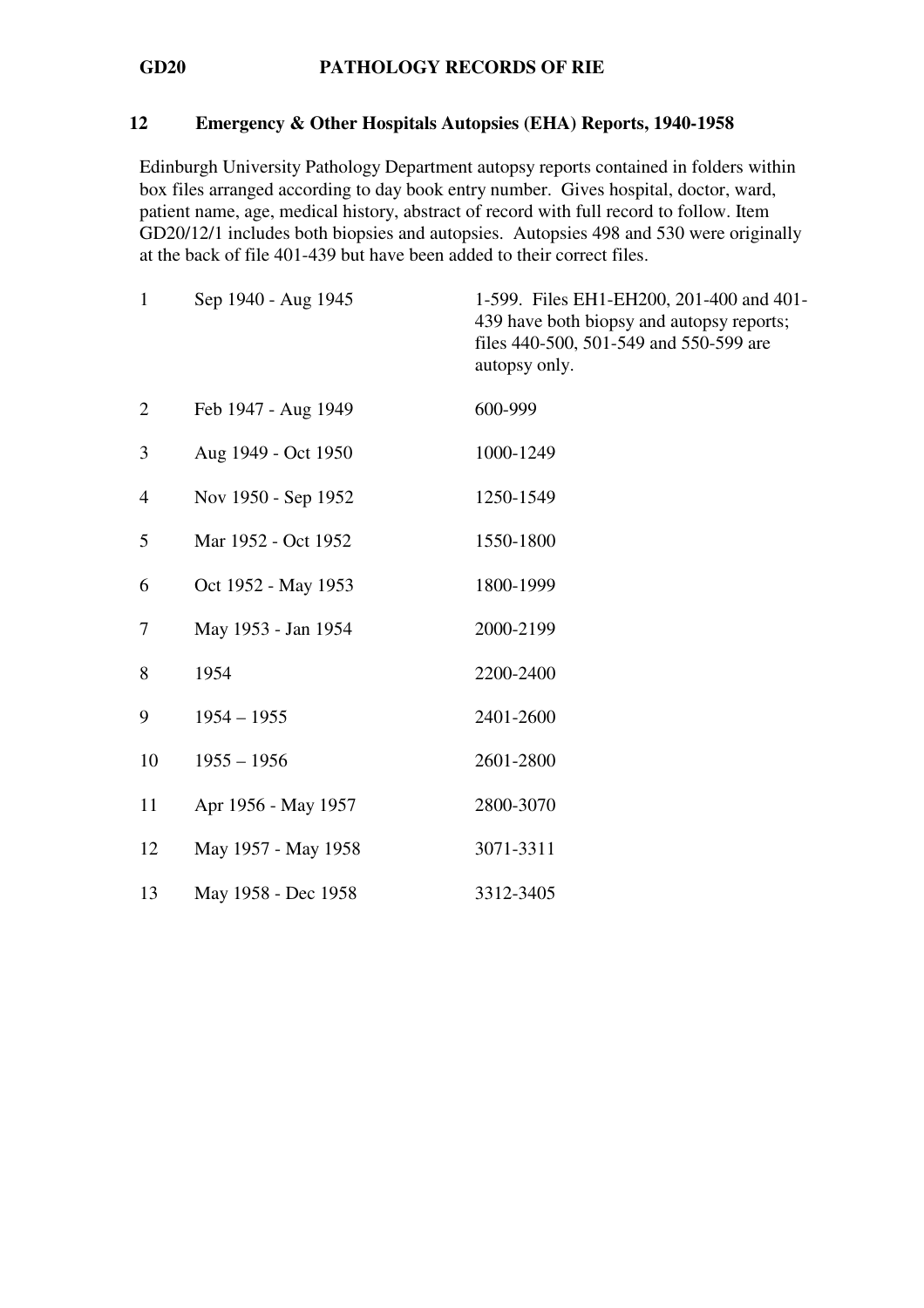### 13 Emergency & Other Hospital Biopsies (EHB) Reports, 1943-1955

Edinburgh University Pathology Department biopsy reports contained in folders within box files arranged according to day book entry number. Information given on hospital, date, doctor, ward, personal patient details (including name, age, sex, marital status), duration of illness, provisional diagnosis, nature and sources of specimen, type of exam requested and the report. For 1940-1942 biopsies see GD20/12/1.

| $\mathbf{1}$   | 1943                 | 440-1199  |
|----------------|----------------------|-----------|
| $\overline{2}$ | Nov 1944 - Aug 1945  | 1200-1899 |
| 3              | Sep 1946 - Dec 1948  | 1900-2499 |
| 4              | Dec 1948 - May 1950  | 2500-2999 |
| 5              | May 1950 - Mar 1951  | 3000-3399 |
| 6              | 1951                 | 3400-3800 |
| 7              | Nov 1951 - Apr 1952  | 3801-4149 |
| 8              | Apr 1952 - July 1952 | 4150-4450 |
| 9              | July 1952 - Nov 1952 | 4451-4700 |
| 10             | Oct 1952 - Feb 1953  | 4701-4950 |
| 11             | Feb 1953 - May 1953  | 4951-5200 |
| 12             | May 1953 - Sep 1953  | 5201-5450 |
| 13             | Aug 1953 - Dec 1953  | 5451-5700 |
| 14             | Jan 1954 - Mar 1954  | 5701-5950 |
| 15             | Mar 1954 - May 1954  | 5951-6200 |
| 16             | May 1954 - Aug 1954  | 6201-6449 |
| 17             | Aug 1954 - Oct 1954  | 6450-6699 |
| 18             | Nov 1954 - Jan 1955  | 6700-6894 |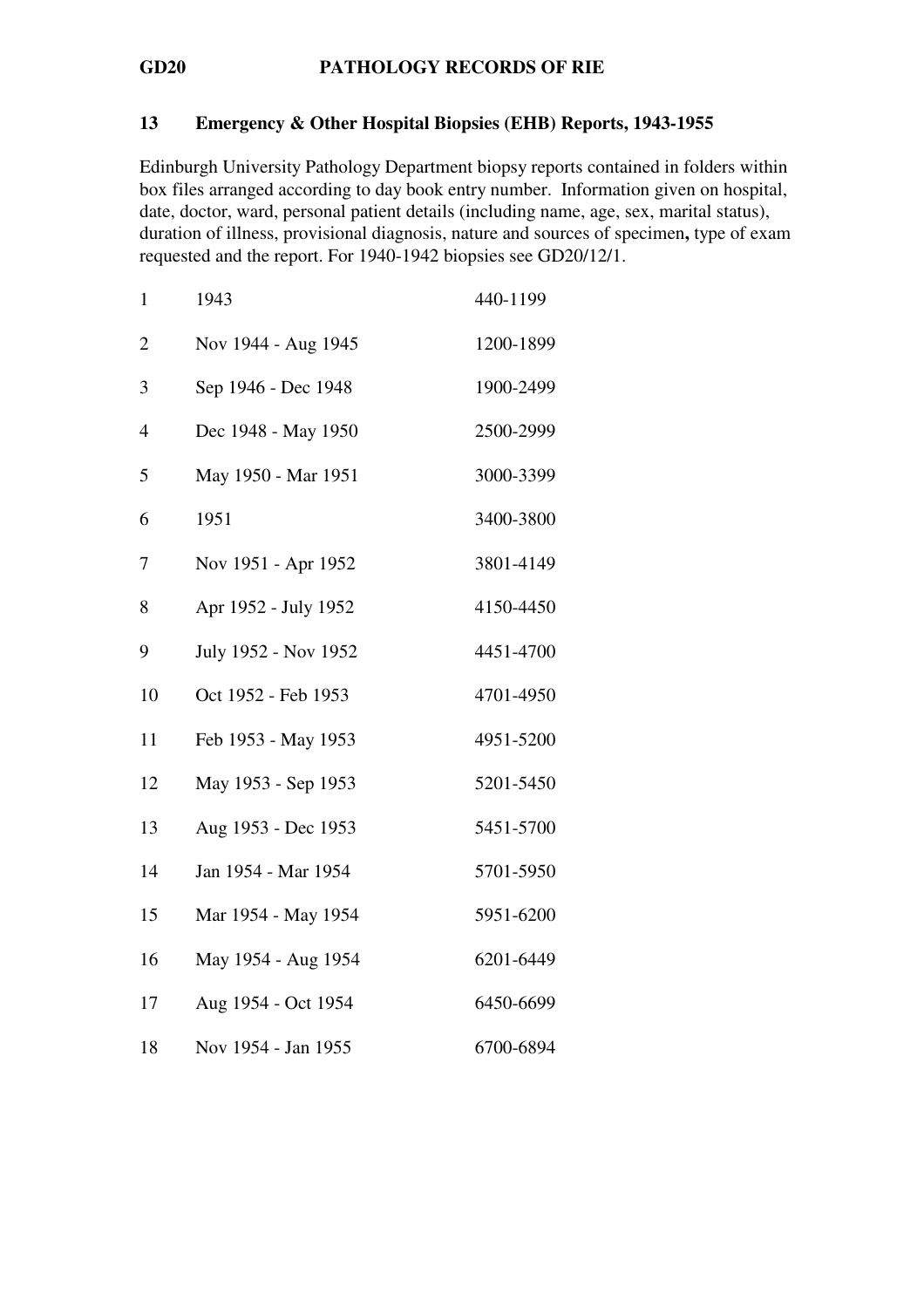# 14 Deaconess Hospital Autopsies (DHA) Reports, 1939-1957

1 1939 – 1957 1-306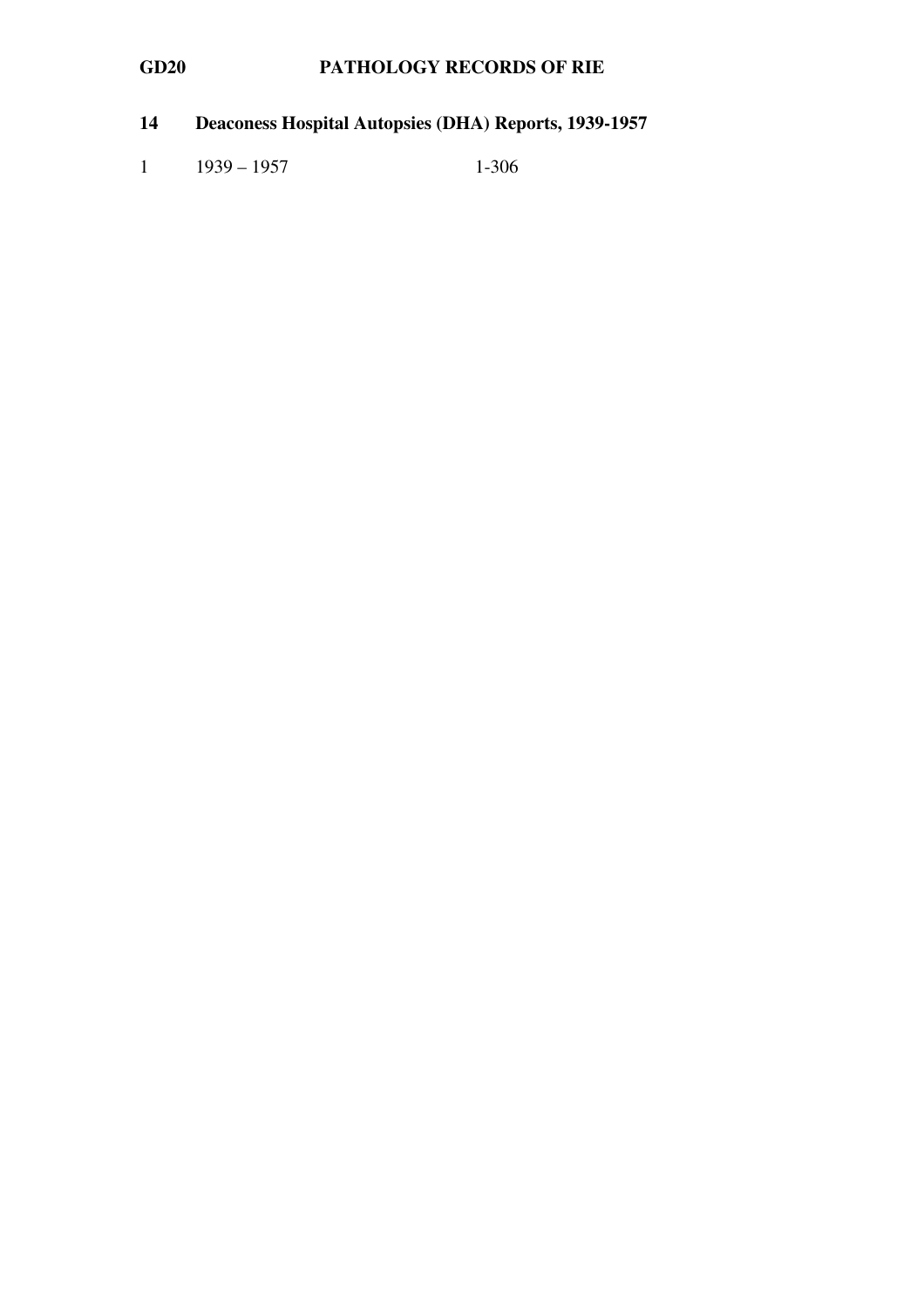# 15 Deaconess Hospital Biopsies (DHB) Reports, 1949-1951

1 1949 – 1953 6343-6749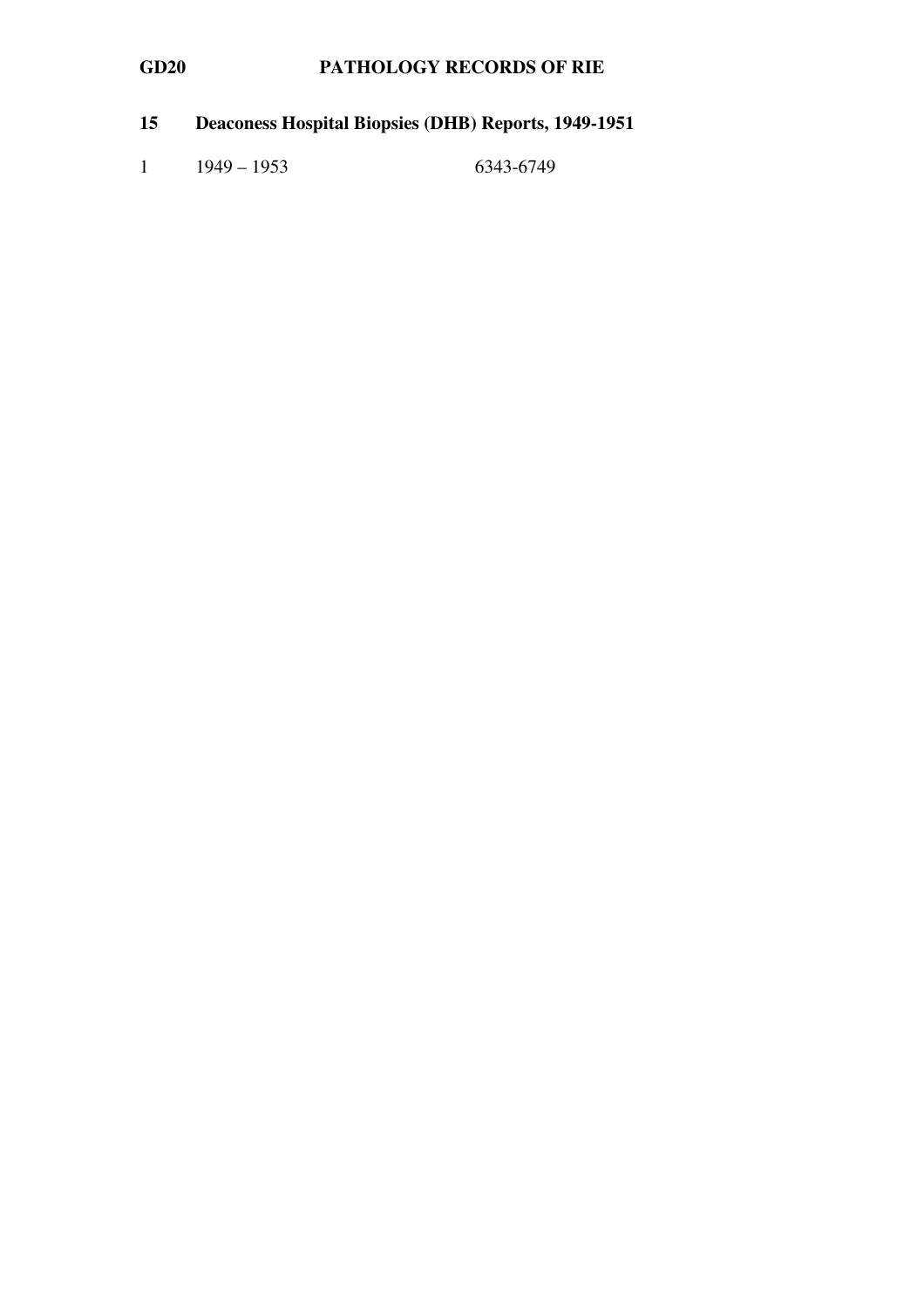| 16        | Leith Hospital Autopsies (LHA) reports, 1939-1954 |         |
|-----------|---------------------------------------------------|---------|
| $1 \quad$ | $1939 - 1947$                                     | 1-349   |
| 2         | $1948 - 1952$                                     | 350-599 |
| 3         | $1952 - 1954$                                     | 600-685 |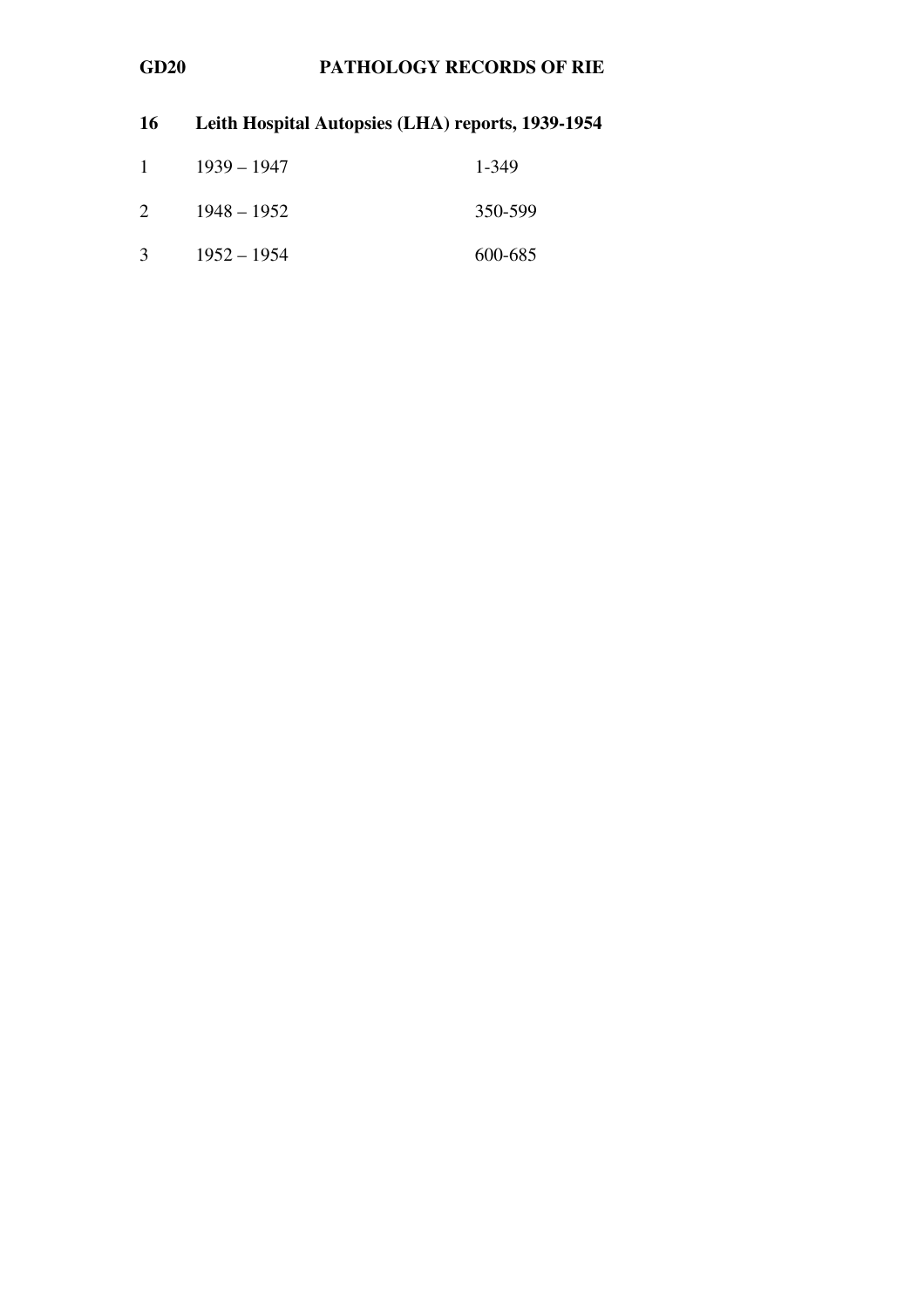### 17 Pathology Department Day Books, 1912-1976

Records pathological material from the Infirmary and from other hospitals which was preserved in the museum or used in pathology classes. Information is given on the source of the material (name of hospital, patient, ward, age, doctor), organ examined, disease, remarks and histology details. From 1950 onwards the majority of cases are linked to silicosis. Entered in date order.

1 17 Jan 1912 – 31 Dec 1935 NP1-4349

2 1 Jan 1936 – 8 Dec 1976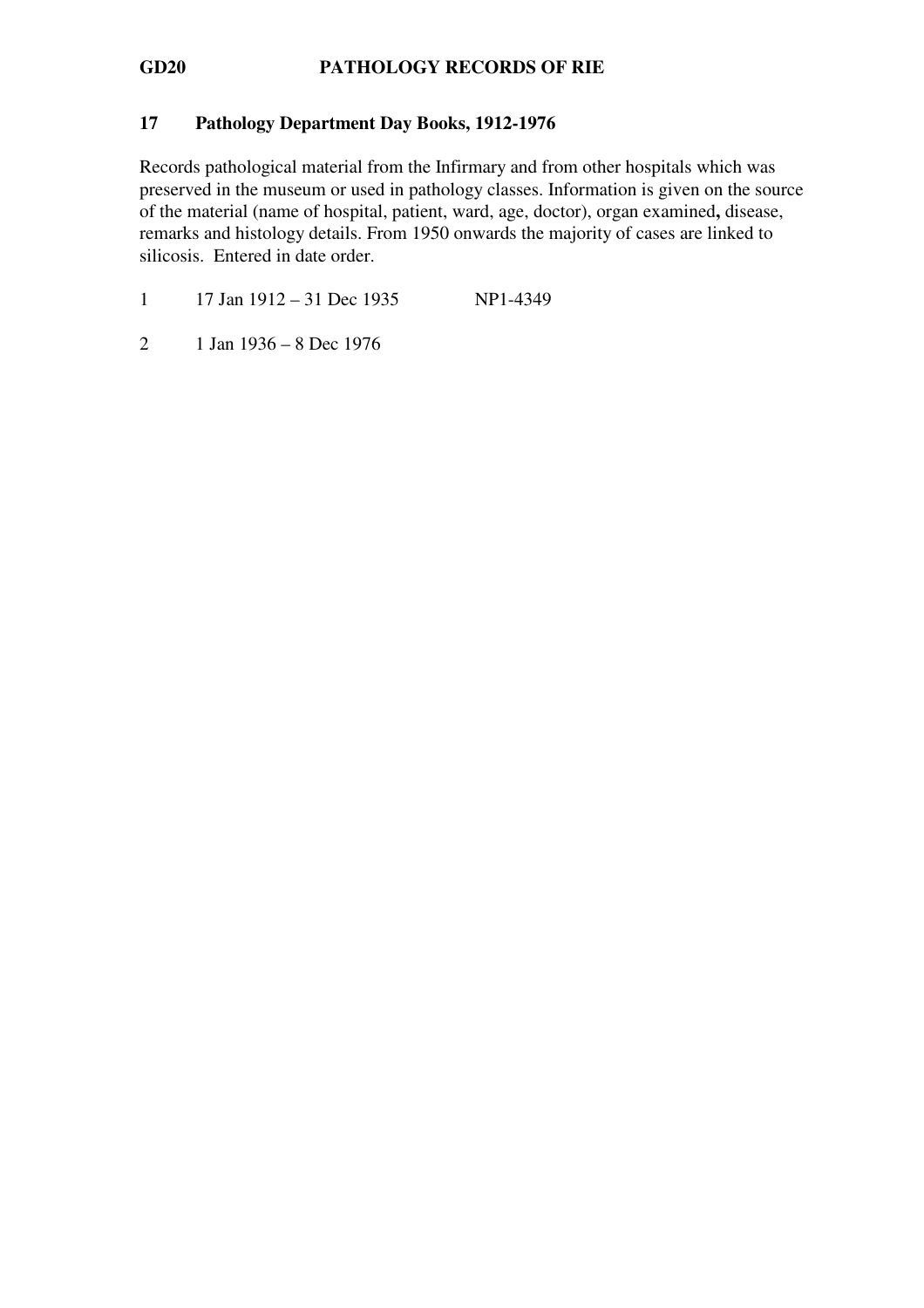### 18 Pathology Department Mounted Specimen Books, c.1914

This volume gives notes on mounted specimens and clinical notes asked for in relation to the former. Details are given on DB no., doctor, hospital, patient, disease, date of PM, clinical notes, and what can be seen with the microscope and the naked eye. Entries are not in chronological order of date of PM.

1 c1914 Mounted Specimen Book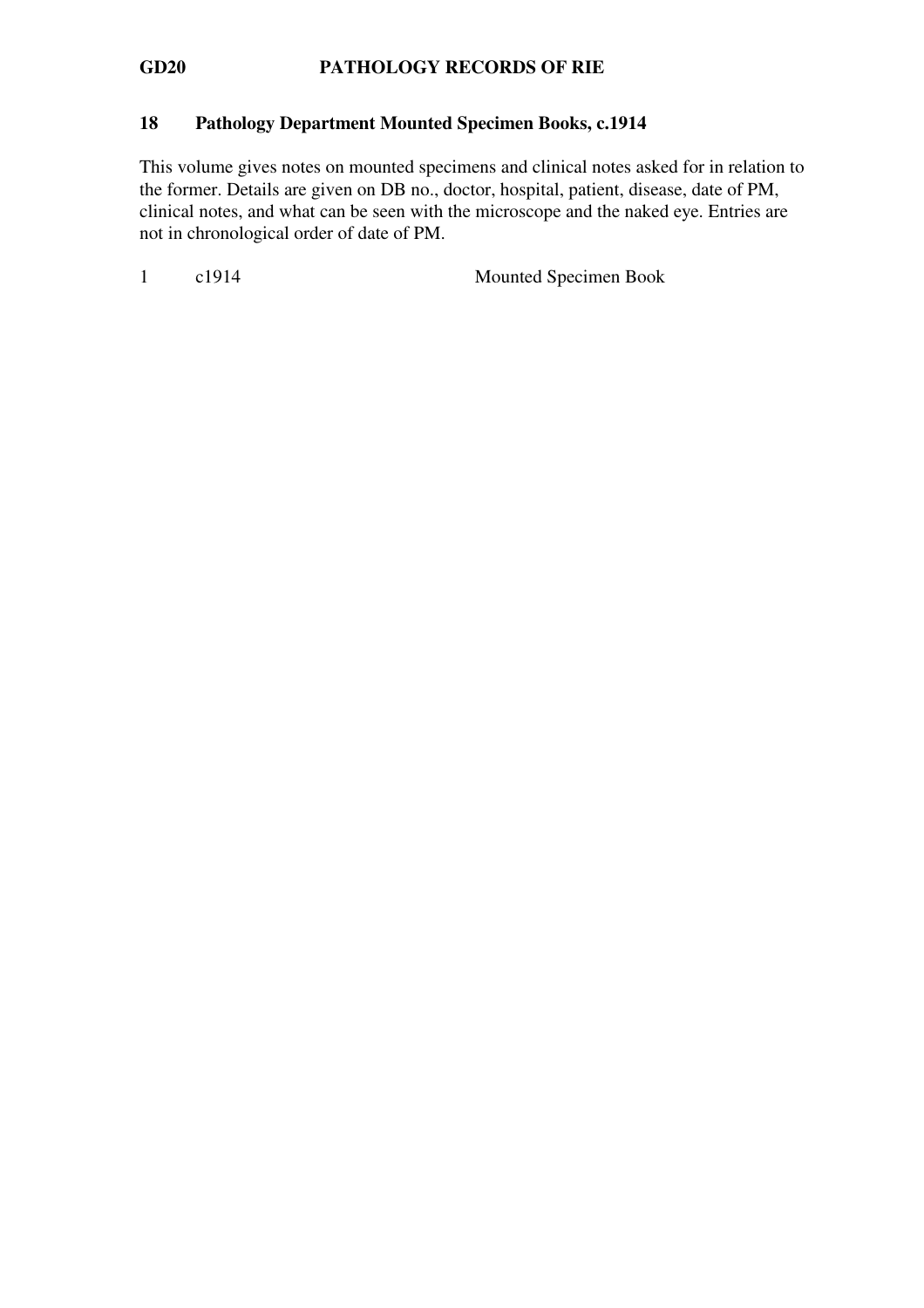# 19 Pathology Department Skin Reports, 1947-1951

These are reports of examinations carried out on skin biopsies by the University of Edinburgh Pathology Department. Each report gives the Hospital; the patient's name and age; duration of the illness; provisional diagnosis; and biopsy report.

| $\mathbf{1}$   | $1947 - 1948$ | $SD286 - SD599$   |
|----------------|---------------|-------------------|
| 2              | 1948          | $SD601 - SD800$   |
| 3              | 1948          | $SD801 - SD1015$  |
| $\overline{4}$ | $1948 - 1951$ | $SD1003 - SD2361$ |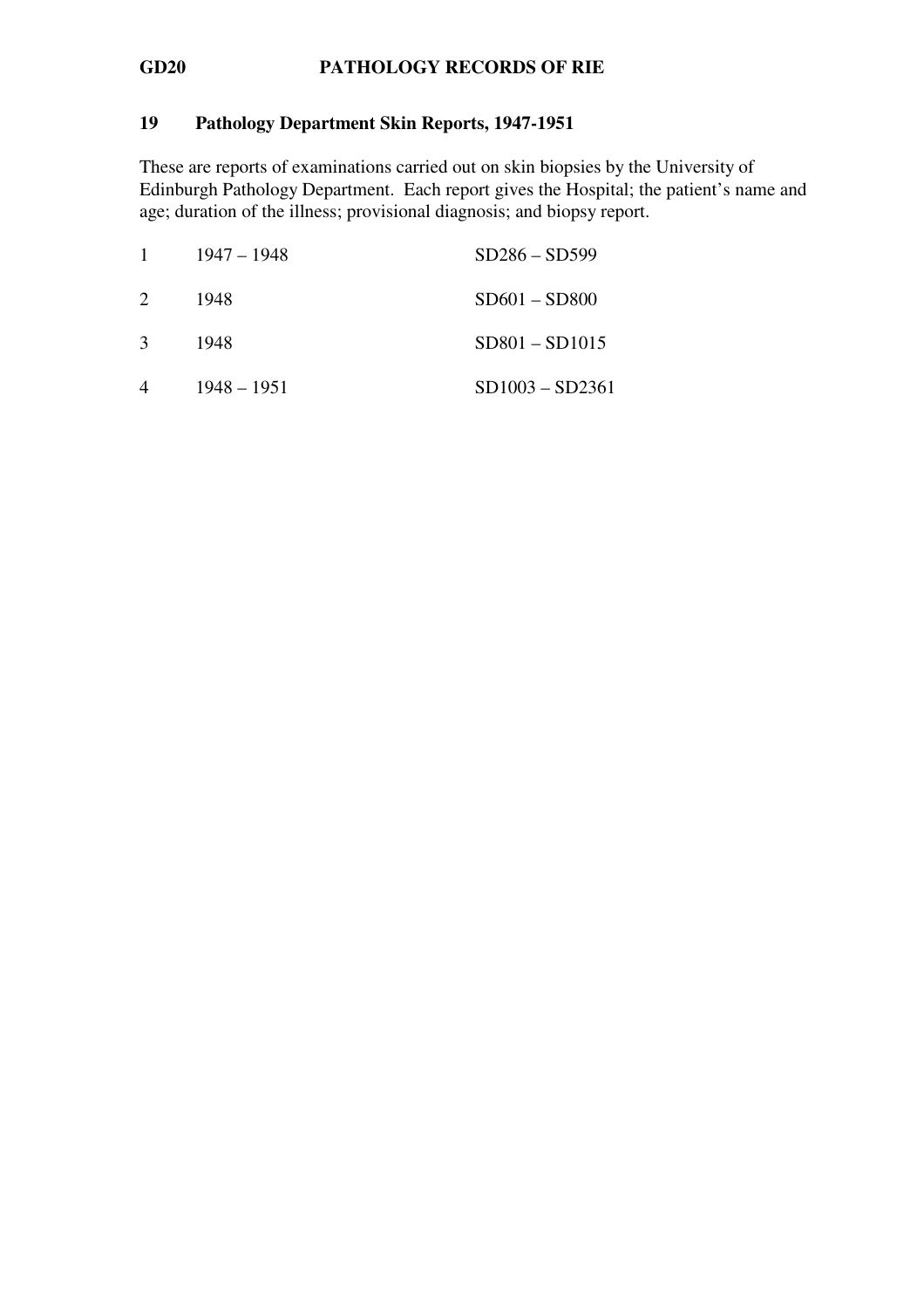# 20 Royal Maternity Hospital Post Mortem Reports, 1927-1938

These were originally in a box labelled MHA [Municipal Hospital Autopsies] 1927-34 which contained two different sets of files. GD20/21 was also in this box. The reports give the name and age of the patient and the date of the post mortem.

|                             | $1927 - 1936$ | File in annotated 'check for A cases – MPC<br>$47 - SOPD$ Cards $-$ MPC $43 -$ Carbons'.                                                                                      |
|-----------------------------|---------------|-------------------------------------------------------------------------------------------------------------------------------------------------------------------------------|
| $\mathcal{D}_{\mathcal{L}}$ | $1935 - 1936$ | Loose post mortem reports found in the box.                                                                                                                                   |
|                             | $1927 - 1938$ | PM Reports Performed at Royal Maternity<br>Hospital from 1927-1934. Also written on<br>folder 'Municipal Hospitals – DB nos.' Only<br>one report appears to have a DB number. |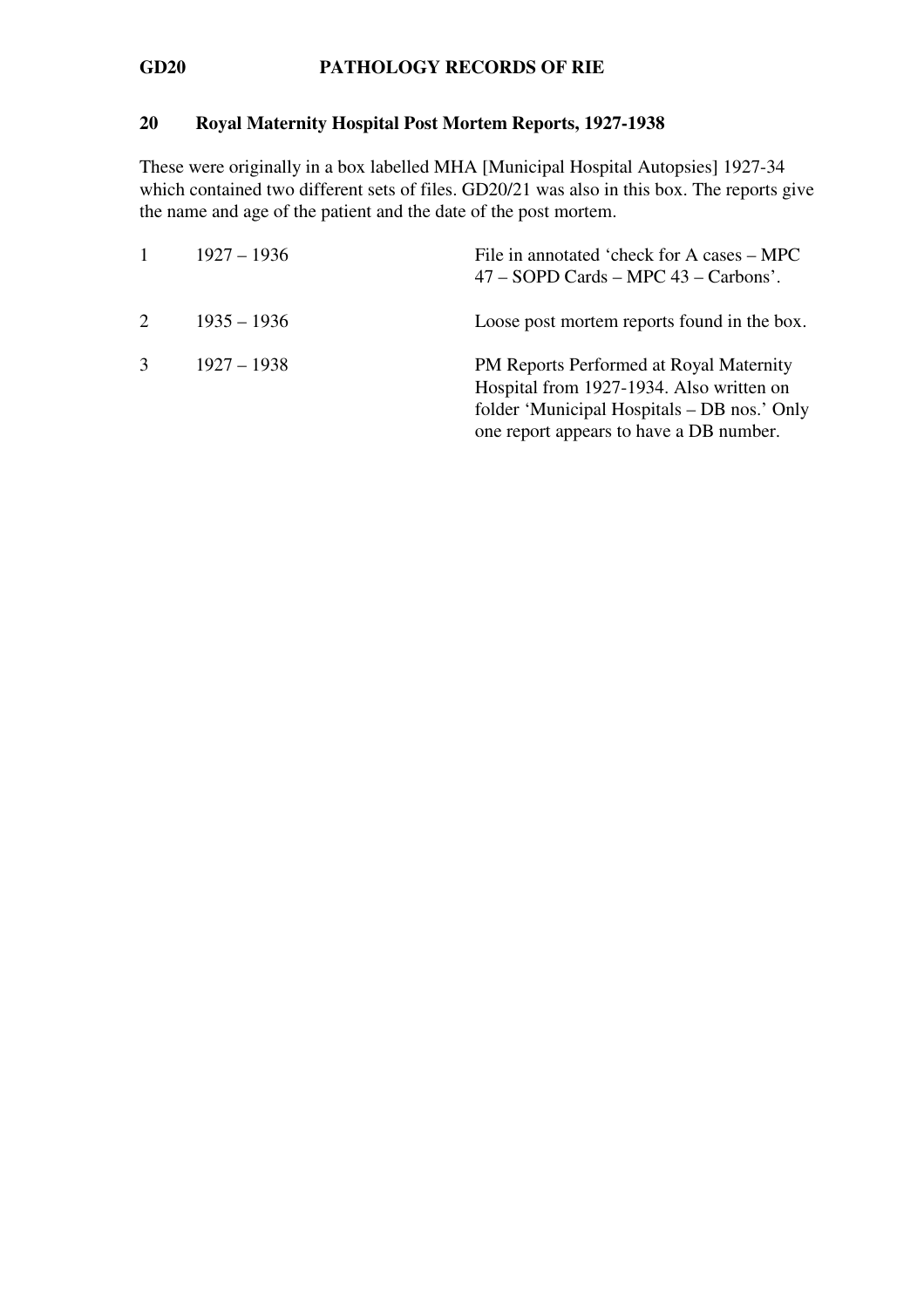### 21 Pathology Department DB Reports, 1915-1948

These were originally in a box labelled MHA [Municipal Hospital Autopsies] 1927-34 which contained two different sets of files. GD20/20 was also in this box. The reports have DB numbers but also often MB and MHA numbers. The DB numbers are the University reference number. The majority are post mortem reports but they also include biopsies. It is not clear how these files relate to the other series and papers in these files may relate to cases elsewhere.

| 1 | $1915 - 1945$ | DB Numbers 1933-1945. The majority of<br>cases are 1933-45 but two items are dated<br>1915 and 1922. DB numbers for the cases are<br>1057-6060. Some reports are hand-written.                                                                                                                      |
|---|---------------|-----------------------------------------------------------------------------------------------------------------------------------------------------------------------------------------------------------------------------------------------------------------------------------------------------|
| 2 | $1946 - 1948$ | DB Reports 1946-1950. DB numbers for the<br>cases are 6105-6336. Includes analysis on<br>stomach of a llama.                                                                                                                                                                                        |
| 3 | $1915 - 1945$ | Microscopic Notes and Letters of DB<br>Numbers Filed as Disposed Of – To Be Kept<br>for Ref. DB numbers for the cases are 3028-<br>5803. The majority of the cases are 1933-45<br>but includes correspondence and<br>photographs concerning a case of kala azar<br>(leishmaniasis) in Madras, 1915. |
| 4 | $1938 - 1945$ | Miscellaneous Reports. Post mortem reports<br>some with reference numbers. Includes post<br>mortems on a chimpanzee and a gibbon.                                                                                                                                                                   |
| 5 | c1936         | Aneurysm Eroding Chest Wall. Report on a<br>patient's case with photograph. Gives WGH<br>[Western General Hospital], MHA and DB<br>reference numbers. Originally framed.                                                                                                                            |